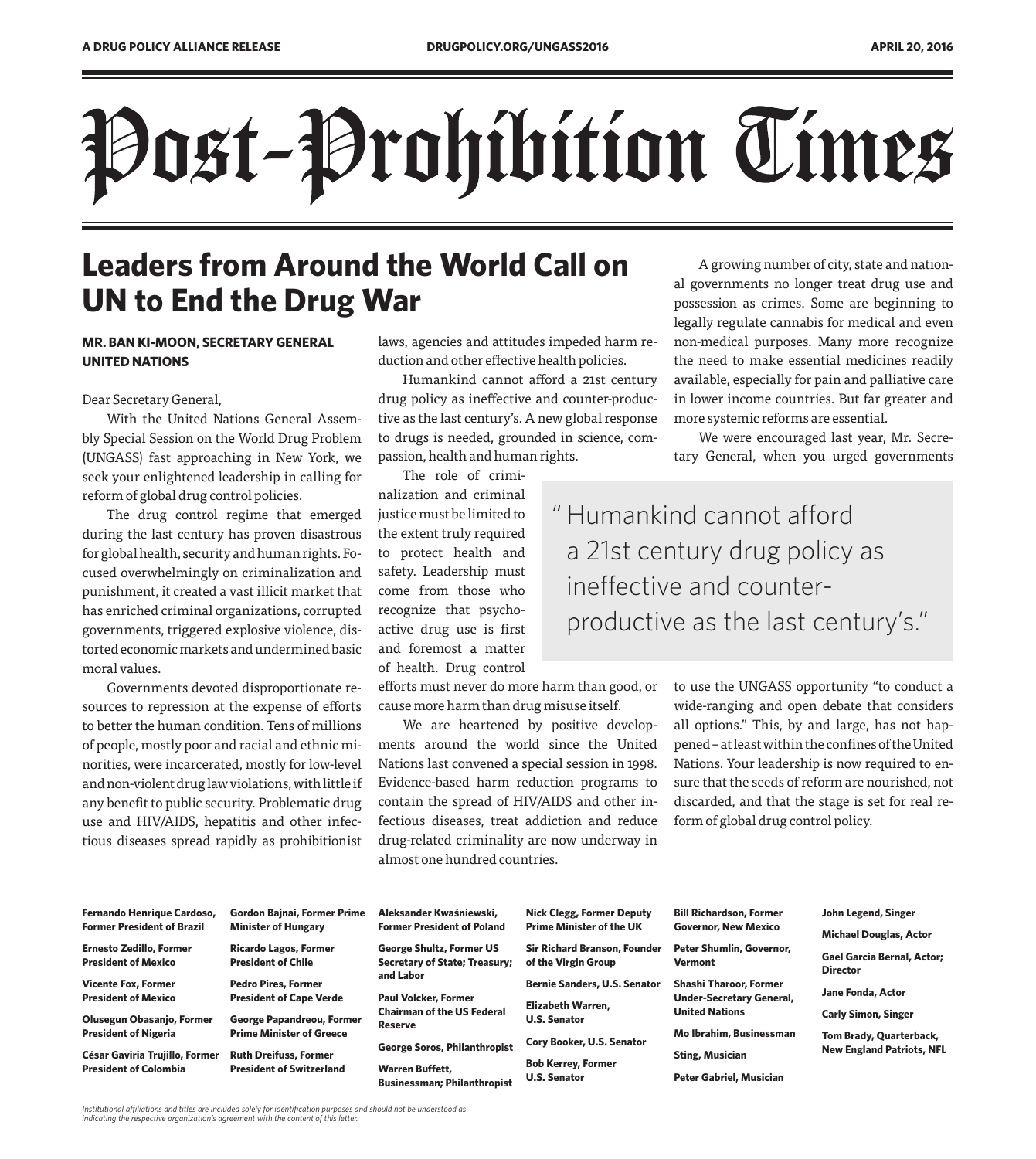Norman Baker, Former Drugs Minister, United Kingdom, UK Baroness Joan Bakewell, Peer, House of Lords, UK Marek Balicki, Former Minister of Health, Poland; Former Member, Polish Parliament and Senate,

Emma Bonino, Former Minister of Foreign Affairs, Italy; Former European Commissioner for Health and Consumer Protection,

Bernt Johan Collet, Former Minister of Defence, Denmark; Founder, Center for Political Studies, Denmark Marc Comina, Director, Marc Comina Communication, **Switzerland** 

Paul Conlon, CEO, Aiséirí addiction treatment service,

Anton Corbijn, Photographer; Filmmaker,

Caroline Coon, Artist; Writer, UK

Peter Curman, Former Chairperson, Swedish Writer's Union, Sweden Hedy d'Ancona, Former Minister of Health, the Netherlands, Netherlands Jean-Bernad Daeppen, Professor of Medicine, University of Lausanne, Switzerland Jean Pierre Daulouede, Director, Bizia, France Lord Geoffrey Dear, Peer, House of Lords, UK Thangam Debbonaire, Member of Parliament, Labour Party, UK Balázs Dénes, Executive Director, Hungarian Civil Liberties Union, Hungary Lord Navnit Dholakia, Peer, House of Lords, UK Andrew Dixon, Angel Investor, UK

Bojan Dobovsek, Professor, Faculty of Criminal Justice and Security, University of Maribor, Slovenia Katja Dörner, Member of Parliament (Bundestag); Vice Chairman, Alliance 90/The Greens,

Peter Eggli, Professor of Anatomy, Univerity of Bern,

**Switzerland** Sigge Eklund, Author, Sweden

Germany Ruth Dreifuss, Former President, Switzerland, Switzerland Françoise Dubois-Arber, Professor of Public Health, University of Lausanne, **Switzerland** Tony Duffin, CEO, Ana Liffey Drug Project, Ireland James Duffy, Former Police Inspector; Former Chair, Strathclyde Police Federation, UK Raimond Dufour, President, Netherlands Drug Policy Foundation, Netherlands Niamh Eastwood, Executive Director, Release, UK Carl-Michael Edenborg, Author, Sweden Peter Ege, Former Medical Director, Drug Treatment System of Copenhagen; Public Health Officer, Denmark

Ireland

**Netherlands** Jean-Pierre Couteron, Chairman, Federation Addiction, France Sir Clive Cowdery, Philanthropist; Founder, Resolution Foundation, UK Frances Crook, Chief Executive, The Howard League for Penal Reform,

UK

Ben Bowling, Professor, King's College London, UK Sam Bowman, Executive Director, Adam Smith Institute, UK Tom Brake, Member of Parliament, Liberal Democrats, UK Edgardo Brambilla, Former Associate Director, Nestec, Nestlé, Switzerland Richard Branson, Entrepreneur; Founder, Virgin Group; Co-founder, The Elders, UK Rudolf Brenneisen, Professor of Pharmacology, Department of Clinical Research, University of Bern, Switzerland Barbara Broers, Professor of Medicine, Univesity of Geneva; Vice-President, Swiss Commission on Drugs, Switzerland Christoph Bürki, Psychiatrist; Psychotherapist; Former Medical Director, Berne, Switzerland

Julia Buxton, Professor and Associate Dean, School of Public Policy, Central European University, Budapest, Hungary Sir Vince Cable, Former Secretary of State, Business, Innovation and Skills; Former leader, Liberal Democrats; Former Member of Parliament, UK Alec Carlberg, Founder, Basta social enterprise,

Marina Carrobbio, Member of Parliament, Switzerland Ursula Cassani, Professor of Penal Law, University of Geneva, Switzerland Sandro Cattacin, Professor, Univesity of Geneva, Switzerland Maria Livanos Cattaui, Former Secretary General, International Chamber of Commerce, Switzerland Lars Christensen, International Economist; Owner and CEO, Markets & Money Advisory; Senior Fellow, Adam Smith Institute, Denmark Lars Seier Christensen, CEO and Founder, Seier Capital, Denmark Ivan Christensen, wan emistensen,<br>Manager, MÃ\_ndenes Hjem, Copenhagen's Harm Reduction Services,

Sweden Alistair Carmichael, Former Secretary of State, Scotland, UK

Denmark

Italy

Don Luigi Ciotti, Founder, Gruppo Abele and Libera,

Adam Clayton, Bass Guitarist, U2, Ireland Nick Clegg, Former Deputy Prime Minister, the United Kingdom; Member of Parliament, Liberal Democrats, UK

Italy

Silvio Ballinari, Pharmacist, Bern, Switzerland Flemming Balvig, Professor Emeritus, Faculty of Law, University of Copenhagen,

Massimo Barra, Founder, Villa Maraini, Rome; Former President, Italian Red Cross,

Elisabeth Baume-Schneider, Director, Higher School for Social Work, Switzerland István Bayer, Former director, National Institute of Pharmacy; Chairman, Commission on Narcotic Drugs (1984), Hungary Thilo Beck, Head Physician, Association for Risk Reduction in Use of Drugs, Zürich; Board member, The Swiss Society of Addiction Medicine, Switzerland Klaus Behrendt, Honorary Chairman, Hamburg, German Society of Addiction Medicine (Deutsche Gesellschaft fuer Suchtmedizin), Germany Pavel Bem, Former Mayor, Prague; Member, National Drug Commission, Czech

Poland

Denmark Alexander Bard, Philosopher; Writer, Sweden

Italy

Republic Daniel Berg, Doctoral student of Economic History, Stockholm University, Sweden Rita Bernardini, Former Member of Parliament; Honorary President, Hands Off Cain, Italy Jacques Besson, Professor of Psychiatry, University of Lausanne, Switzerland David R. Bewley-Taylor, Professor of International Relations and Public Policy, Swansea University, UK Dinesh Bhugra, Former President, Royal College of Psychiatrists, UK Valgerður Bjarnadóttir, Member of Parliament Social Democratic Alliance,

Iceland

Iceland

Iceland

Poland

Ísabella Björnsdóttir, Harm Reduction Social Worker,

Þorsteinn Úlfar Björnsson, Writer; Artist; Activist,

Andrzej Blikle, Professor of Mathematics; Entrepreneur,

Anja P. Bloch, Brugernes Akademi, User's Academy, Copenhagen, Denmark Lorenz Boellinger, Professor Emeritus of Criminal Law and Criminology, University of Bremen, Germany Michal Boni, Member, European Parliament; Former member, Polish Parliament; Former Minister of Administration and Digitization, Poland; Former advisor to the Polish Prime Minister, Poland

### **AFRICA**

Abdalla Ahmed, Vice Chairman, Kenya Harm Reduction Network, Kenya

Richard Amenyah, UNAIDS Regional Office, West and Central Africa, Dakar, Senegal

Calleb Angira, Chairman, Kenya Harm Reduction Network, Kenya

Kwesi Aning, Head of Research Department, Kofi Annan International Peacekeeping Centre, Ghana

Paschal B. Atengdem, Faculty Member, University of Ghana, Legon, Ghana

Emmanuel Morgan Attuah, Senior Lecturer, University of Ghana, Legon, Ghana

Peter Atupare, Lecturer, University of Ghana, Legon, Ghana

Abdul Baasit, Lecturer, University of Ghana, Legon, Ghana

Taib Abdulrahman Basheeib, Secretary, Kenya Harm Reduction Network, Kenya

Geoff Budlender, Cofounder, Legal Resources Centre; Human Rights Lawyer; Board member, Social Justice Initiative, South Africa

Mary Chinery-Hesse, Former Member, African Union Panel of the Wise, Ghana

Michaela Clayton, Director, AIDS & Rights Alliance for Southern Africa, Namibia

Daniel Amoako Darko, Research Fellow, University

of Ghana, Legon, Ghana Alpha Abdoulaye Diallo,

Vice-President, National Organization of Guinean Civil Society; National Coordinator, Africa Youth Network, Guinea

Godwin Djokoto, Assistant Lecturer, University of Ghana, Legon, Ghana

Godwin Dzah, Lecturer, Ghana School of Management and Public

Administration, Ghana Ama Hammond, Lecturer,

University of Ghana, Legon, Ghana Mo Ibrahim, Businessman,

Sudan Hussein Ibrahim, President,

Sudan AIDS Network, Sudan

Christine Kafando, President, Hope For Tomorrow Association; Recipient, Légion

d'Honneur, Burkina Faso William Kissi-Agyebeng, Lecturer, University of Ghana, Legon, Ghana

Kofi Krafona, Lecturer, University of Cape Coast, Ghana

Kofi Kumado, Professor, University of Ghana, Legon, Ghana

Mahmood Mamdani, Professor and Director, Makerere Institute of Social Research, Makerer University, Kampala, Uganda; Herbert Lehman Professor of Government, Columbia University,

Uganda / US

Sam Manteaw, Lawyer; Lecturer, University of Ghana, Legon, Ghana Bronwyn Myers, Chief Specialist Scientist, Alcohol Tobacco and Other Drug Research Unit, South African Medical Research Council, South Africa Olusegun Obasanjo, Former President, Nigeria, Nigeria Isidore Obot, Professor and Head, Department of

Psychology, University of Uyo, Nigeria Adeolu Ogunrombi, Director, Youth RISE-Nigeria, Nigeria Joseph Osafo, Senior Lecturer, University of Ghana, Legon, Ghana Eric Osei-Assibey, Senior Lecturer, University of Ghana, Legon, Ghana Charles Parry, Director, Alcohol, Tobacco and Other Drug Research Unit, South African Medical Research Council, South Africa Pedro Pires, Former President, Cape Verde, Cape Verde

Kofi Quashigah, Professor, University of Ghana, Legon, Ghana Omar Mattar Tajir, CEO, Zanzibar Youth Education, Environment and Development Support Association, Tanzania

Bankole Thompson, Former Judge, Special Court for Sierra Leone, Sierra Leone

### ASIA

Edo Agustian, National Coordinator, Indonesian Drug Users' Network, Indonesia Apinun Aramrattana, Head, Department of Family Medicine, Chiang Rai University, Thailand Jambie Austria Del Rosario, Columnist, Philippines

Hkam Awng, Former Head of Department, Central Committee for Drug Abuse Control, Myanmar

Nonoy Basa, Triathlete; Cofounder, Streamline Sports Instruction, Philippines Romesh Bhattacharji, Former Commissioner of Narcotics, India

Alvin Caballes, Professor of Medicine, University of the Philippines College of Medicine, Philippines

June Caridad Pagaduan Lopez, Professor, Department of Psychiatry, University of the Philippines College of Medicine; Expert, United Nations Treaty on Prevention of Torture and Other Cruel, Inhuman or Degrading Treatment or Punishment, Philippines

Carlos P. Celdran, Actor; Documentary Film Producer, Philippines

Jannie Chan, Businesswoman; Chair, ASEAN Business Forum, Singapore Son Chhay, Member of

Parliament, Cambodia

Member, Board of Trustees, Philippine Science High School System, Philippines Maria Teresa V. de Vera, Graduate of Masters in Business Management, Philippines Patrick M. Deakin,

Ramon M. de Vera,

President, Lifeline Rescue, Philippines James Deakin, TV

Host, CNN Philippines, Philippines Edgar Michael T. Eufemio, Former President, ASEAN Society of Sports Medicine & Arthroscopy; Former President, Orthopedic Society for Sports

Medicine, Philippines Ma. Inez Feria, Founder and Executive Director, NoBox Transitions Foundation, Philippines

Rap Fernandez, Actor; Documentary Film Producer, Philippines Le Minh Giang, Executive

Director, Vietnam-HIV Addiction Technology Transfer Cente, Vietnam Anand Grover, Former UN

Special Rapporteur on the Right to Health, India Ricky Gunawan, Director, Community Legal Aid Institute (LBH Masyarakat), Indonesia Somchai Homlaor,

Secretary General, Human Rights and Development Foundation; Former Law Reform Commissioner, **Thailand** 

Asma Jahangir, Former UN Special Rapporteur on Arbitrary, Extrajudicial and Summary Executions, Pakistan

Pittaya Jinawat, Adviser, Rights and Liberties Protection Department, Ministry of Justice; Advisor, Kamlangjai (Inspire), **Thailand** 

Dean, Faculty of Medicine; Professor of Medicine and Infectious Diseases, University of Malaya, Malaysia Jikyeong Kang, President and Dean, Asian Institute

Adeeba Kamarulzaman,

of Management, Philippines Nang Pann Ei Kham, Coordinator, Drug Policy

Advocacy Group, Myanmar Ginan Koesmayadi, Vocalist, Jeruji, Indonesia Tsuneo Kondo, President,

Japan Drug Addiction Rehabilitation Center, Japan

Maksut Kulzhanov, Professor; President, Medical Chamber of Kazakhstan; Member, Executive Board, World Health Organization, Kazakhstan

Gloria Lai, Senior Policy Officer, International Drug Policy Consortium, Thailand

Sai Lone, Coordinator Myanmar Opium Farmers Forum, Myanmar

Marina Mahathir, UN Person of the Year (2010) for achievements in gender, women's empowerment and HIV/AIDs; Human

Dean Agnes Mejia, Dean, University of the Philippines College of Medicine, Philippines

Supatra Nacapew, Executive Director, Foundation of AIDS Rights; Member, National AIDS Committee - Subcommittee on Rights Promotion and Protection, Thailand

Kasthuriraani Patto, Member of Parliament, Malaysia Praphan Phanuphak, Co-Founder, Thai Red Cross

AIDS Research Centre, Thailand Rene A. V. Saguisag,

Lawyer; Former Senator; Professor, San Beda College, Philippines

Charles Santiago, Chairman, ASEAN Parliamentarians for Human Rights, Malaysia

Paul Anantharajah Tambyah, Professor of Medicine, National University of Singapore,

**Singapore** Masayoshi Tarui, Vice Chair, Japan AIDS & Society Association, Japan Theodore O. Te, Assistant Court Administrator,

Philippines, Philippines Shashi Tharoor, Former Under-Secretary General, United Nations; Member of Parliament, India

National Drug User Network, Myanmar Jon Ungphakorn, Former Senator, Thailand

### CANADA

Louise Arbour, Former Rights, Canada Columbia, Canada Larry Campbell, Senator;

Libby Davies, Former Canada, Canada

Department, University of Alberta, Canada

Ryan Holmes, CEO, Hootsuite, Canada

Perry Kendall, Provincial Health Officer, Province of British Columbia, Canada Thomas Kerr, Co-Director, Urban Health Research Initiative, BC Centre for Excellence in HIV/AIDS; Associate Professor, Department of Medicine, University of British Columbia, Canada David Laidler, Fellow, Royal Society of Canada;

Professor Emeritus, University of Western Ontario, Canada C. Ross Lander, Forme

Stephen Lewis, Former UN Special Envoy for HIV/AIDS in Africa, Canada Donald Macpherson,

Executive Director Canadian Drug Policy **Coalition** Gabor Maté, Doctor; Author, Canada Julio Montaner, Director,

British Columbia Centre for Excellence in HIV/AIDS, Canada Philip Owen, Former Mayor, Vancouver, Canada

Renewal Partners;

the World (Médecins du monde), France Claudine Aeschbach, Psychiatrist; Psychotherapist; Board member, The Swiss Society of Addiction Medicine, Switzerland Þórhildur Sunna Ævarsdóttir, Writer; Journalist; Vice Chair, Executive Board of the Icelandic Pirate Party,

Martin Ågerup, President, Center for Political Studies,

Ingvar Ambjørnsen, Writer,

Iceland

Denmark

Norway Kai Ambos, Chair of Criminal Law, Comparative Law, and International Criminal Law, George-August University, Germany Nils August Andresen, Editor, Minerva, Norway Thanasis Apostolou, Director, Diogenis Association, Drug Policy Dialogue, Greece Vilhjálmur Árnason, Member of Parliament, Independence Party, Iceland Halldór Árnason, Economist; Chemist; Translator, "Chasing the Scream", Iceland Lord Paddy Ashdown, Former leader, Liberal Democrats; Former High Representative for Bosnia and Herzegovina: Former Member of Parliament, UK Marc Attalah, Director, Museum of Science Fiction (Maison d'Ailleurs),

Switzerland Markus Backmund, President, German Society of Addiction Medicine, Germany

Gosia Baczyńska, Fashion Designer, Poland Gordon Bajnai, Former Prime Minister, Hungary

John Polanyi, Nobel Prize in Chemistry, 1986, Canada Gregor Robertson, Mayor, Vancouver, Canada

Joel Solomon, President,

Chairman, Renewal Funds, Canada Sam Sullivan, Former Mayor, Vancouver; President, Global Civic

Policy Society, Canada

EUROPE Andreas Åberg, Senior Consultant Psychiatrist, Sweden Patrick Aeberhard, Former President, Doctors of

Supreme Court of the

Kyaw Thu, Chairman,

Justice, Supreme Court of Canada; Former UN High Commissioner for Human Scott E. Bernstein, Human rights lawyer, British

Former Mayor, Vancouver; Former Chief Coroner, British Columbia, Canada

Member of Parliament and Deputy Leader, New Democratic Party of

Michael Evans, Professor Emeritus, Physics

Justice, Supreme Court of British Columbia, Canada

Rights Activist, Malaysia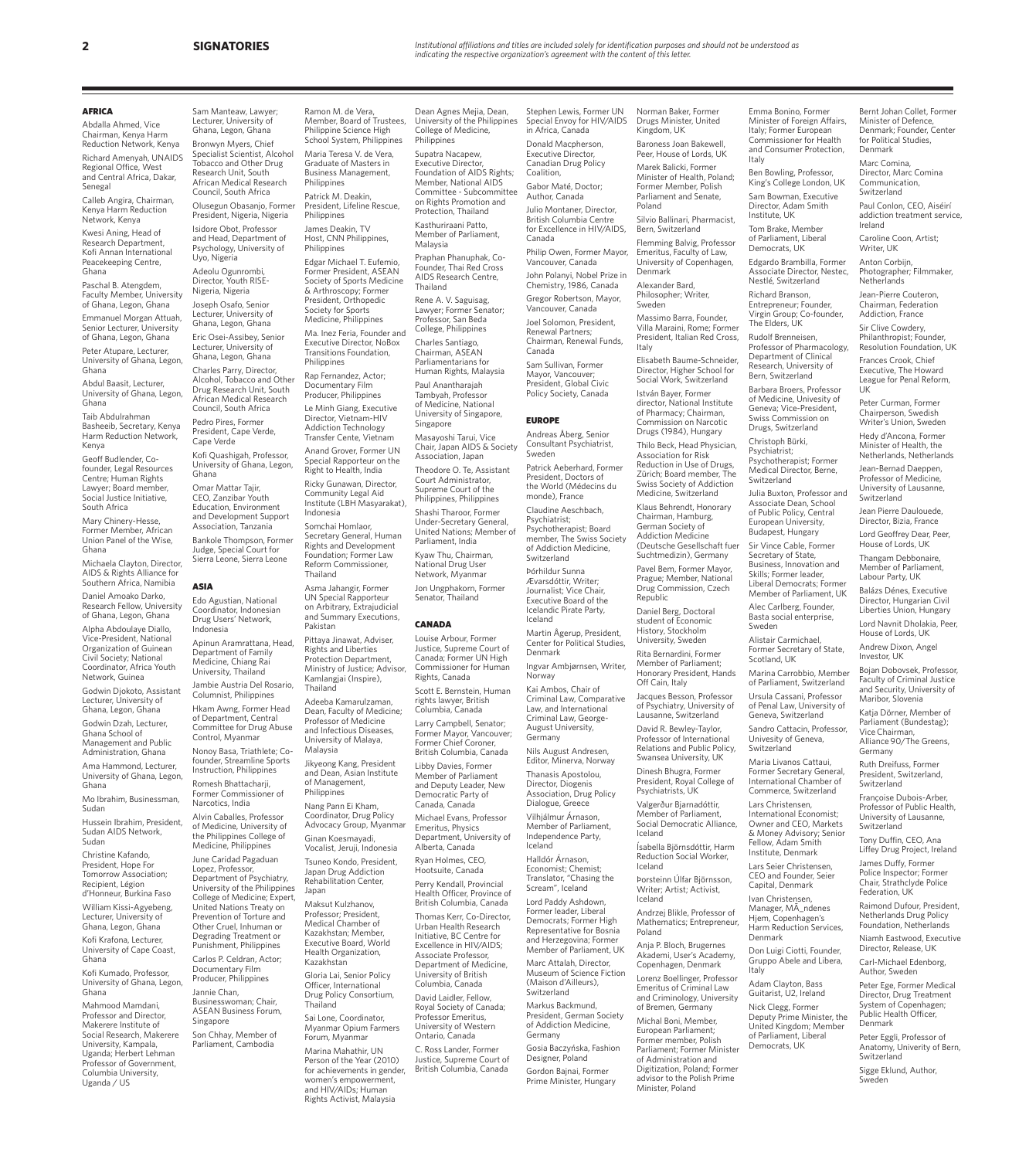Uffe Elbaek, Former Minister of Culture; Co-Founder and Leader, The Alternative, Denmark

Bruno Erni, President, Addiction Association (Fachverband Sucht), Switzerland

Pierre Esseiva, Professor of Criminology, University of Lausanne, Switzerland

Felipe Estrada, Professor of Criminology, Stockholm University, Sweden Rick Falkvinge, Founder,

Pirate Party, Sweden Tim Farron, Leader, the Liberal Democrats; Member of Parliament,

Liberal Democrats, UK Cédric Fazan, President,<br>GREA (Addiction Studies),

Switzerland Baroness Lynne Featherstone, Former Drugs Minister; Former

Member of Parliament, UK Laurence Fehlmann,

Member of Parliament, Switzerland

Amanda Feilding, Founder, Beckley Foundation; Scientist, UK

Gabriele Fischer, Professor, Department for Psychiatry and Psychotherapy,

Medical University of Vienna, Austria

Aron Flam, Comedian, Sweden

Janne Flyghed, Professor of Criminology, Stockholm University, Sweden

Knud Foldschack, Attorney, Denmark Inger Forsgren,

Chairperson, The Swedish Association for Help to Drug Users, Sweden

Helga Sif Friðjónsdóttir, Nurse; Harm reduction worker/activist, Iceland

Björn Fries, Former National Drug Policy Coordinator, Sweden, Sweden

Peter Gabriel, Musician, UK Matthieu Gafsou,

Photographer, Switzerland Richard Garside, Director, Centre for Crime and

Justice Studies, UK Peter Gasser, Psychiatrist; Psychotherapist; Practioner; LSD-researcher; President, Swiss Medical Association for Psycholytic Therapy. Solothurn,

Switzerland Tony Geoghegan, CEO,

Merchants Quay Ireland, Ireland

Roberto Giachetti, Vice-Chair, Chamber of Deputies, Democratic Party, Italy

Hedda Giertsen, Professor, Department of Criminology and Sociology, University of

Oslo, Norway Thor Gislason, Independent Project Manager, Iceland

Björn Valur Gíslason, Fisherman; Vice Member of Parliament; Vice-Chair, Left-Green Party, Iceland

Jón Gnarr, Former Mayor, Reykjavik, Iceland

Ted Goldberg, Professor Emeritus of Sociology, University of Gävle, Sweden Diane Goldstein, Former U.S. Lieutenant Commander; Executive Board member, Law Enforcement Against Prohibition, UK Jörg Gölz, Honorary Chairman, Berlin, German Society of Addiction Medicine (Deutsche Gesellschaft fuer Suchtmedizin), Germany Nanna W. Gotfredsen, Executive Director, The Street Lawyers, Denmark João Goulão, Director-General, General-

Directorate for Intervention on Addictive Behaviours and Dependencies, Portugal Oliver Grehl, Psychiatrist; Psychotherapist; Executive Board member, Berner

Gesundheit; Board member, The Swiss Society of Addiction Medicine, Switzerland Alberto Grignolo, Chief Operating Officer, YOOX Net-a-Porter Group, Italy Helgi Hrafn Gunnarsson,

Member of Parliament, Icelandic Pirate Party, Iceland Guðmundur Gunnarsson, Former President, Electric

Workers Trade Union, Iceland Helgi Gunnlaugsson, Criminologist; Professor of Sociology, Iceland Jón Steinar Gunnlaugsson,

Former Supreme Court Judge, Iceland, Iceland Barbara Gysi, Member of Parliament, Vice-President Socialist Party, Switzerland Steinn Thoroddsen Halldórsson, Harmreduction Worker; Medical Student, Iceland Robert Hämmig, President,

Swiss Society of Addiction Medecine, Switzerland Baroness Sally Hamwee, Peer, House of Lords, UK

Lord David Hannay, Peer, House of Lords, UK Cezary Harasimowicz, Writer; Screenwriter, Poland

Miklos Haraszti, UN Special Rapporteur on the situation of human rights in Belarus; Adjunct Professor, School of International & Public Affairs of Columbia Law School, Hungary Atli Harðarson, Philosopher, Iceland A.P. Hardon, Professor of

Anthropology, University of Amsterdam; Former Scientific Director, Amsterdam Institute for Social Science Research, **Netherlands** Johann Hari, Author;

Journalist, UK Justus Haucap, Professor,

Düsseldorf Institute for Competition Economics, Germany Anita Heber, Associate Professor of Criminology, Stockholm University,

Sweden Helga Vala Helgadóttir, Attorney, Iceland

Magnus Hörnqvist, Associate Professor of Criminology, Stockholm University, Sweden Lord Alan Howarth, Peer, House of Lords, UK Kristinn Hrafnsson, Director, Icelandic Center for Investigative

Journalism, Iceland Paul Hunt, Former UN Special Rapporteur on the Right to Health, UK

Julian Huppert, Former Member of Parliament, Liberal Democrats, UK Samia Hurst, Professor of Ethics, University of

Geneva, Switzerland Christian Imboden, Head of Insomnia Consultation, Psychiatric Services,

Solothurn, Switzerland Eva Indriðadóttir, President, Social Democratic Youth, Iceland

Sigríður Ingibjörg Ingadóttir, Member of Parliament; Chair, Committee of Health and Social Services, Iceland

Katrín Jakobsdóttir, Member of Parliament and Chair, Left-Green Party; Former Minister of Education and Culture, Iceland, Iceland

Jean-Philippe Jeannerat, Former Secretary General, Swiss Social Party, Switzerland Christian Jessen, Doctor; TV Presenter, UK Svala Jóhannesdóttir,

Harm-reduction Worker, Kristoffer Joner, Actor, France

Norway Birgitta Jónsdóttir, Poetican; Member of

Parliament, Icelandic Pirate Party, Iceland Gunnlaugur Jónsson, Entrepreneur, Iceland

Arnar Jónsson, Actor, Iceland Lord Frank Judd, Peer,

House of Lords, UK Sigríður Rut Júlíusdóttir, Attorney, Iceland

Bjarki Karlsson, Poet, Iceland Marcus Keane, Head of

Iceland

Policy, Ana Liffey Drug Project, Ireland Yasser Khazaal, Vice-President, Society of Social

Psychiatry, Switzerland Margaret Kiener Nellen, Member of Parliament, Switzerland

Jørgen Kjær, BrugerForeningen, Danish Drug User's Union,

Copenhagen, Denmark Andriy Klepikov, Executive Director, Alliance for Public Health, Ukraine

Arild Knutsen, President, Association for Humane Drug Policies, Norway

Vasyl Knyazevytch, Former Minister of Health, Ukraine; Head of the Board, All-Ukrainian League of Hospice and Palliative Care, Ukraine

Tom Koenigs, Member of Parliament, German Bundestag, Germany

Zdenek Kolar, Head, Institute of Clinical and Molecular Pathology; Dean Emeritus, Medical Faculty, Palacky University, Olomouc, Czech Republic Kora, Singer, Poland Bernard Kouchner, Former

Minister of Foreign Affairs, France, France Daniela Kreher, Reverend;

Church historian; Harmreduction Specialist, Germany Arne Kristensen, Executive Director, Viva – Together

for Children, Denmark KShoo, Spokesperson and co-founder, Federation of CIRCs (Collective for Information and Research into Cannabis), France

Weronika Książkiewicz, Actress, Poland

André Kuhn, Professor of Law, University of Neuchatel, Switzerland Danuta Kuroń, Social rights

advocate; Head, Social Assistance Foundation, Poland

Peter Kurrild-Klitgaard, Professor of Political Theory and Comparative Politics, Department of Political Science, University of Copenhagen, Denmark

Sandro Kvitashvili, Minister of Health, Ukraine, Ukraine Aleksander Kwaśniewski, Former President, Poland, Poland

Georges Lachaze, Project Manager, ASUD (Self Support of Drug Users),

Norman Lamb, Forme Health Minister, United Kingdom, UK

Ingrid Lander, Associate ofessor of Criminology, Stockholm University, Sweden

Reverend James Langstaff, Bishop of Rochester; Bishop to Prisons, UK

Paul Larsson, Professor of Criminology, Police University College, Oslo, Norway

Hillevi Larsson, Member of Parliament, Sweden Richard Layard, Programme Director, Centre for Economic Performance, London School of

Economics, UK Klaus Legau, CEO, AIDS-Fondet, Denmark

Herbert Leherr, Head of Addiction & Forensic Department, Psychiatric Services Thurgau; Board member, The Swiss Society of Addiction Medicine, Switzerland

Annie Lennox, Musician, UK

Clive Lewis, Member of Parliament, Labour Party, UK

Yaël Liebkind, Head, La Main Tendue (The Reach Out Hand), Switzerland Michael Liebrenz, Head of research, Forensic Psychiatric Service, Institute of Legal Medicine, University Bern, Switzerland

Roger Liggenstorfer, Publisher, Nachtschatten Verlag, Solothurn, Switzerland Peter Lilley, Member of Parliament, Conservative Party, UK Sven-Åke Lindgren, Professor Emeritus of Sociology, University of Gothenburg, Sweden

Rick Lines, Executive Director, Harm Reduction International, UK Baroness Ruth Lister, Peer, House of Lords, UK Fabienne Lopez, President, Principes Actifs, France Kari Lossius, Clinic

Manager; Psychologist, Norway Caroline Lucas, Member of Parliament, Green Party, UK

Lulu, Singer; Actress; TV Personality, UK Ketil Lund, Former Supreme Court Justice, Norway, Norway

Nigel Lythgoe, Film Director and Producer; TV Personality, UK Fiona Macaulay, Senior Lecturer, Bradford University, UK

Annie Machon, Former Intelligence Officer, MI5; European Director, Law Enforcement Against Prohibition, UK

Lord Bob MacLennan, Peer, House of Lords, UK Jacques-André Maire, Member of Parliament, Switzerland

Raffaele Malinverni, Professor; Head of Department of Medicine, Hospital of Neuchatel, Switzerland

Melpomeni-Minerva Malliori, Professor of Psychiatry, National University of Athens, Greece

Luigi Manconi, Senator; President, Italian Senate Commission on Human Rights, Italy Lord Benjamin Mancroft,

Peer, House of Lords, UK Christiphe Mani, Director, FASe (Federation of Animation, Geneva),

Switzerland Michael Mansfield, Barrister, Head of Mansfield Chambers, UK Ada Mara, Member of Parliament, Switzerland

Lord Jonathan Marks, Barrister; Peer, House of Lords, UK Jean Martin, Former Head of Health Sector, Cantonal

Doctor, Vaud, Switzerland Dick Marty, Former Prosecutor General, Member of Government, Ticino Canton, Switzerland Larysa Matyukha, Head, the All-Ukrainian Family Doctors Association, Ukraine

Liliane Maury Pasquier, Member of Parliament, Switzerland Federico Mayor Zaragoza, Former Director-General of UNESCO; Chairman, Foundation for a Culture of

Peace, Spain

Technologist and Information Security Expert, Organized Crime and Corruption Reporting Project, Iceland Lou McGrath, Nobel Peace Prize, 1997; Founder, Mines Action Group, UK Baroness Molly Meacher, Peer, House of Lords, UK Fiona Measham, Professor, University of Durham, UK Daniel Meili, Medical Chief, ARUD (Association for Risk Reduction in Use of Drugs), Switzerland Anne-Catherine Menetey-Savary, Former Member of Parliament, Switzerland Baroness Susan Miller, Peer, House of Lords, UK

Smári McCarthy, Chief

David Nutt, Director, Neuropsychopharmacology Unit, Imperial College London; Former Chair, Advisory Council on the Misuse of

Drugs, UK Vivienne O'Brien, Coordinator, Bray Community Addiction Team, Ireland John O'Connor, Addiction Counsellor, Anchor Treatment Centre, Ireland Pat O'Hare, Founding Director, Harm Reduction International, UK Katrín Oddsdóttir, Human Rights Lawyer, Iceland Fabrice Olivet, Director, ASUD (Self Support of Drug Users), France Joachim B. Olsen, Member, Danish Parliament; 2004 Olympic silver medalist,

Denmark

Pia Olsen Dyhr, Leader, SF Party; Member of Parliament, Denmark Börje Olsson, Professor Emeritus of Sociology, Stockholm University , Sweden

OnklP, Rapper, Norway Rita Ora, Singer, UK Rúnar Örn Olsen, President, Libertarian Society of Iceland, Iceland Wiktor Osiatynski, Professor of Law, Central European University; Professor of Human Rights, University of Connecticut; Board member, Open Society Foundations, Poland

Poland

Poland

Poland

Denmark Luc Recordon, Former Member of Parliament, Switzerland Jason Reed, Executive Director, Law Enforcemer Against Prohibition UK, UK Kenzi Riboulet Zemouli, Head of Advocacy, Artaud Foundation for an Alternative Approach to Addiction and Substance Dependence, Spain Monika Ridinger, Head Physician, Centre for Addiction Psychiatry & Psychotherapy, The Psychiatric Services Aargau,

Switzerland

Jean-Charles Rielle, Former Member of Parliament, Switzerland Jeorge Marc Riesen, Psychiatrist; Psychotherapist; Treasurer, The Swiss Society of Addiction Medicine, Switzerland

Lord David Ramsbotham, Peer, House of Lords, UK RaskePenge, Recording Artist; Journalist; Author,

Lidia Popiel, Photographer,

Óttarr Proppé, Member of Parliament and Chairman, Bright Future party, Iceland Boris Quednow, Professor, Univerity of Zurich, **Switzerland** 

Anna Quigley, Co-ordinator, CityWide Drugs Crisis Campaign, Dublin, Ireland Alexandre Quintanilha, Scientist; Former Director, Institute of Molecular and Cell Biology, University of Porto, Portugal Amol Rajan, Editor-at-large, The Independent, UK Laszlo Rajk, Architect; Political Activist, Hungary Joanna Rajkowska, Artist,

Lárus Ýmir Óskarsson, Film Director, Iceland Cem Özdemir, National Chairman, the German Green Party (Bündnis 90/ Die Grünen), Member of Parliament (Bundestag),

Piotr Pacewicz, Journalist; Co-founder, Gazeta Wyborcza daily, Poland Lord Brian Paddick, Former Deputy Assistant Commissioner, Metropolitan Police (London), UK

Árni Páll Árnason, Former Minister of Social Affairs; Former Minister of Business Affairs, Iceland; Member of Parliament, Social Democratic Alliance,

Germany

Iceland Kristín I. Pálsdóttir, Spokeswoman, The Root - Association on Women's Issues Relating to Alcohol and Addiction, Iceland Francesco Panese, Professor of Sociology, Univerity of Lausanne, Switzerland Marco Pannella, Forme Member, European Parliament; President, Nonviolent Radical Party,

Italy

George Papandreou, Former Prime Minister, Greece, Greece William Patev, Former UK Ambassador to Afghanistan, Sudan, Iraq, and Saudi Arabia, UK

**SIGNATORIES 3**

Willy Pedersen, Professor of Sociology, University of Oslo, Norway Rupert Pennant-Rea, Chairman, The Economist; Former Deputy Governor, Bank of England, UK Marco Perduca, Former Senator, Italy; UN Representative, Nonviolent Radical Party, Italy Tove Pettersson, Professor of Criminology, Stockholm University, Sweden Peter Piot, Director, London School of Hygiene & Tropical Medicine; Former Executive Director, UNAIDS; Discoverer of the Ebola virus, UK Giuiano Pisapia, Mayor, Milan, Italy Monika Platek, Founder and President, Polish Association for Legal Education; Associate Professor, University of Warsaw, Poland John Podmore, Former Governor, Brixton and Belmarsh Prisons; Professor, Durham University, UK Freek Polak, Psychiatrist, Netherlands Drug Policy Foundation, Netherlands Jacek Poniedziałek, Actor,

Franz Moggi, Head of the Psychotherapy Section and the Clinical Psychological Service, University Hospital of Psychiatry, Switzerland Paul Monaghan, Member of Parliament, Scottish National Party, UK Paul Monaghan, Member of Parliament, Scottish National Party, UK Sir Keith Morris, Former UK Ambassador to Colombia, UK Bubbi Morthens, Musician; Poet, Iceland

Þorlákur Morthens, Artist,

Denis Muller, Professor of Theology, Univerity of Lausanne, Switzerland Andreas Müller, Judge; Author, Germany Baroness Elaine Murphy, Peer, House of Lords, UK Peter Muyshondt, Director of Operations, Voorkempen Local Police, Belgium, Belgium

Maajid Nawaz, Author; Columnist; Founding Chairman, Quilliam, UK Svatopluk Nemecek, Minister of Health, Czech Republic, Czech Republic Cornelius Nestler, Professor, University of Cologne, Germany Elivira Nicolaisen, Singer; Songwriter, Norway Brynjar Níelsson, Member of Parliament, Independence Party, Iceland

Zbigniew Niemczycki, Entrepreneur; Founder, Polish Business Roundtable,

Arie C. Nieuwenhuijzen Kruseman, Former President, Royal Dutch Medical Association, Netherlands

Anders Nilsson, Professor of Criminology, Stockholm University, Sweden Johan Norberg, Author; Documentary filmmaker,

Manfred Nowak, Former UN Special Rapporteur on Torture; Professor of International Law and Human Rights, University of Vienna; Director, Ludwig Boltzmann Institute of Human Rights, Austria

Poland

Sweden

Iceland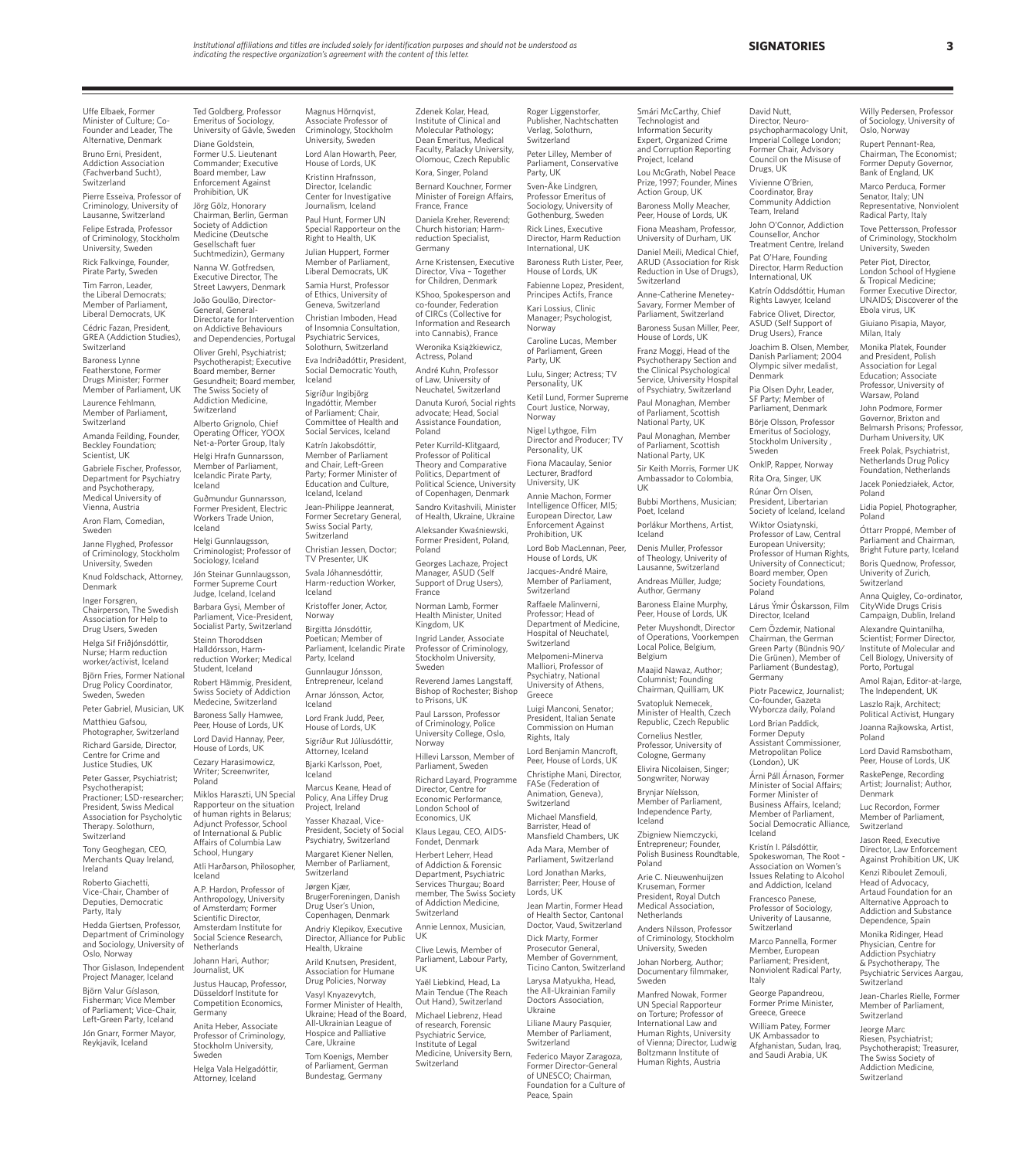Alexander Rinnooy Kan, Businessman; Mathematician; Senator, Democrats 66, Netherlands

Ole Røgeberg, Economist, Frisch Centre, University of Oslo, Norway

Sveinung Rotevatn, Member of Parliament, Liberal Party, Norway

Claudia Roth, Vice President, German Parliament (Bundestag), Germany

Ina Roll Spinnangr, Coordinator, Association of Safer Drug Policies, Norway David Rowntree, Musician;

Drummer, Blur, UK Sveinn Rúnar Hauksson,

Family Physician, Iceland Hafþór Sævarsson, Chair,

Young Pirates, Iceland Jerzy Sarnecki, Professor Emeritus of Criminology,

Stockholm University, Sweden Jean-Félix Savary, Secretary General, GREA (Addiction Studies), Switzerland Roberto Saviano, Journalist; Writer; Essayist, Italy

Harmut Schneider, Judge, District Court of Luebeck, Germany, Germany

Jann Schumacher, President, Ticino Addiction, **Switzerland** 

Jean Christophe Schwaab, Member of Parliament; President, Law Commission, Switzerland Graham Seaby, Former Detective Superintendent, New Scotland Yard, UK Toby Seddon, Professor,

University of Manchester, UK

André Seidenberg, Addiction Specialist; Founder, Association for Risk Reduction in Use of Drugs, Zürich, Switzerland

Suzanne Sharkey, Former Constable and Undercover Operative, Northumbria .<br>Constabulary; Director of Recovering Justice, UK

Ognian Shentov, Chairman, Center for the Study of Democracy, Bulgaria

Larry Sherman, Professor and Director, Institute of Criminology, University of Cambridge, UK

Roger Shrubb, Former byal Navy Officer, Former Magistrate, UK

Sławomir Sierakowski, Head, Krytyka Polityczna think tank, Poland

Olivier Simon, President, College of Addiction Medicine, Switzerland

Kamil Sipowicz, Journalist; Philosopher; Poet; Sculptor, Poland

Pernille Skipper, Member of Parliament, Denmark

Carel E. Smith, Professor, Leiden University Law School, Netherlands

Jeff Smith, Member of Parliament, Labour Party,

UK Stanisław Sojka, Musician, Poland

Javier Solana, Former European Union High epresentative, Common Foreign and Security Policy, Spain, Spain Viorel Soltan, Director, Center for Health Policies and Studies, Moldova Carlo Sommarugga, Member of Parliament, Switzerland Berne Stålenkrantz,

Chairperson and Founder, Swedish Drug Users Union, Sweden Tomasz Stańko, Musician, Poland

Jean-François Steiert,

Baroness Vivian Stern, Peer, House of Lords, UK Alex Stevens, Deputy Head, School of Social Policy, Sociology and Social Research, University of

Switzerland

Kent, UK Sting, Musician, UK Thorvald Stoltenberg, Former Minister of Defense; Former Minister of Foreign Affairs, Norway; Former UN High Commissioner for Refugees, Norway Harry Sumnall, Professor, Liverpool John Moores University, UK Sune Sunesson, Professor Emeritus of Social Work, Lund University, Sweden Halldór Auðar Svansson, City Councillor, Reykjavík,

Iceland

Parliament, UK

Germany

Germany

Sweden

Poland

of Health and Care,

Eva Tiby, Professor of Criminology, Stockholm University, Sweden Olga Tokarczuk, Writer,

Akos Topolanszky, Former Hungarian National Drug Coordinator; Member, European Economic and Social Committee, Hungary Per Ole Träskman, Professor Emeritus of Penal Law, Lund University, Sweden

Bengt Svensson, Professor Emeritus of Social Work,

Parliament (Bundestag),

Harald Terpe, Member of Parliament (Bundestag),

Zygmunt Staszczyk, Musician, Poland Stefán Karl Stefánsson, Actor, Iceland

Member of Parliament, Guðmundur Steingrímsson, Member of Parliament, Bright Future party, Iceland Dignity Coalition, Ukraine Ambros Uchtenhagen, Professor, ISGF (Institute for Addiction and Health Research), Switzerland Heidi Uldahl, Chairman, Chairman,

Federation of Social Workers; Honorary Professor, Durham

Margrét Tryggvadóttir, Writer; Former Member of Parliament, Citizens Movement, Iceland Kalle Tryggvesson, Associate Professor of Criminology, Stockholm University, Sweden Lord Leslie Turnberg, Peer, House of Lords, UK

on Drug Control; Former General, Security Service of Ukraine; Member, Human

PårørendeNetværket<br>AntiStigma, The Network of Relatives of People Who Use Drugs, Denmark Andries A. van Agt, Former Prime Minister, the

Netherlands, Netherlands Harry F. van den Haak, Former President, Dutch Association of Judges and Public Prosecutors **Netherlands** 

Bregje F. van Eekelen, Professor, History of Society Department, Erasmus University, Netherlands Mabel van Oranje,

Advocate, Netherlands Lars Vaular, Rapper, Norway Lord Rumi Verjee,

Entrepreneur; Founder, Domino's Pizza UK, UK

Malmö University, Sweden Lord Dick Taverne, Former Director, Institute for Fiscal Studies; Former Member of Umberto Veronesi, Former Minister of Health, Italy, Italy Jerzy Vetulani, Member, Polish Skills Academy; Corresponding Member, Polish Academy of

Frank Tempel, Member of Sciences; Honorary Member, Indian Academy of Neuroscience, Poland Peter Vickerman, Professor of Infectious Disease

Alliance 90/The Greens, Lord Robin Teverson, Peer, House of Lords, UK Modelling, University of Bristol; Member, Johns Hopkins–Lancet and Health, UK

Henrik Tham, Professor Emeritus of Criminology, Stockholm University, Jindrich Voboril, National Drug Co-ordinator, Czech Republic, Czech Republic

Ninna Thomsen, Mayor Copenhagen, Denmark Fredrik von Kieseritzky, Medicinal Chemist, Sweden Irma Vytovska, Actor, Ukraine

> Helge Waal, Professor of Psychiatry, University of Oslo, Norway

Baroness Joan Walmsley, Peer, House of Lords, UK Rollin Wavre, Member, National Central Committee, FDP (Liberal Party), Switzerland

Niels Westy, Economist; International commentator at "Børsen", Newspaper,

Denmark

Rory G. Truell, Secretary-General, International University, Switzerland Paul Whitehouse, Former Chief Constable, Sussex, **UK** Hans-Rudolf Wicker, Professor and Former

Director, Institute for Social Anthropology, University of Bern, Switzerland Francis Wilkinson, Forme

Chief Constable, Gwent, UK Hubert Wimber, Police Chief, Muenster, Germany Zbigniew Wodecki, Musician, Poland

Volodymyr Tymoshenko,<br>Former Head, State Service Grażyna Wolszczak, Actor, Poland Neil Woods, Former Undercover Drugs Detective Sergeant; Chairman, Law Enforcement Against

Prohibition UK, UK Ewa Woydyllo, Doctor of Psychology; Addiction therapist; Coordinator, Regional Program for Counteracting Addictions, Stefan Batory Foundation, Poland Georg Wurth, CEO, German

Cannabis Association, Germany Volodymyr Yaschenko, Former Deputy Head, State

Service on Drug Control; Vice-President, Institute for the Study of Dependencies, Drug Policy Issues and Monitoring the Drug Situation, Ukraine

Tomas Zabransky, Commissioner, Johns Hopkins – Lancet Commission on Drug Policy and Public Health, Czech Republic

Jacek Żakowski, Journalist, Poland Serhiy Zhadan, Artist; Poet;

Civil Activist, Ukraine Frank Zobel, Former Head of Policy Analysis,

European Monitoring Centre for Drugs and Drug Addiction, Switzerland Serge Zombek, President, Brussels Addictions Federation (Fédération

Bruxelloise des Institutions pour Toxicomane), Belgium Grazia Zuffa, Psychologist; Psychotherapist; Member,

Italian Committee on Bioethics, Italy Josef Zysiadis, Former Minister, Canton of Vaud,

Commission on Drug Policy Switzerland; Member of Parliament, Switzerland Þórhildur Þorleifsdóttir,

Theater Director; Former Member of Parliament, Women's Party, Iceland Willum Þór Þórsson,

Member of Parliament, Progressive Party, Iceland Steinunn Ólína

Þorsteinsdóttir, Actress; Editor, The Women's Paper, Iceland

Pétur Þorsteinsson, Chair, Icelandic Civil Liberties Union (Snarrótin-ICLU), Iceland Þorsteinn Þorsteinsson,

Literary Critic, Iceland

### **LATIN AMERICA &** CARIBBEAN

Rodrigo Abel, Sub-Secretary of Special Social Protection, City of Rio de Janeiro; Member, Brazilian Commission on Drugs and Democracy, Brazil Pedro Abramovay, Regional Director, Latin

America & the Caribbean, Open Society Foundations, Brazil Luiz Alberto Gómez de Souza, Member, Brazilian Commission on Drugs and

Democracy, Brazil Father Xavier Albó, Jesuit Father; Anthropologist; Cofounder, CIPCA; Recipient, Condor of the Andes, Bolivia

Renata Almeida Magalhães, Film Producer, Executive Producer and Actress, Brazil

Beatriz Alqueres, Member, Secretariat, Global Comission on Drug Policy, Brazil Vinicius Alvarenga, Entrepreneur; Member,

Pense Livre network, Brazil Fabio Amado, Coordinator, Human Rights Centre, Public Defense Office of Rio

de Janeiro, Brazil Giselle Amador, Doctor of Medicine, Costa Rican College of Physicians, Costa Rica

Giselle Amador Muñoz, Director, Integral Program for Doctors with Problematic Drug Use, College of Physicians,

Costa Rica Cel. Ubiratan Angelo, Former Commander, Military Police, State of Rio de Janeiro, Brazil

Marco Antonio Carvalho Teixeira, Professor, Getulio Vargas Foundation Bussiness Administration

School, Brazil Roberto Artavia Loría, President, Latinoamérica Posible Foundation, Costa Rica

Marvin Atencio Delgado, Congressman, Civil Action Party, Costa Rica Edmar Bacha, Director,

Casa das Garças; Member, Brazilian Commission on Drugs and Democracy, Brazil Rodrigo Baptista Pacheco, 2nd General Public Sub-

Defender, State of Rio de Janeiro, Brazil César Barreira, Professor, Federal University of Ceará,

Brazil Osvaldo Bayer, Writer;

Journalist; Historian, Argentina Héctor Berrios, Coordinator,

Movimiento Unificado Francisco Sanchez-1932 (The Francisco Sanchez United Movement-1932), El Salvador

Luciana Boiteux, Associate Professor of Criminal Law, Federal University of Rio de

Janeiro, Brazil Adrian Bonilla, Secretary General, The Latin American Social Sciences Institute, Costa Rica

Pedro Cahn, Former President, International AIDS Society, Argentina Alberto Calabrese, Director, Postgraduate Certificate in Addictions, University of Tucuman, Argentina Julio Calzada, Former Secretary General, Uruguay's National Drugs Board, Uruguay Lusmarina Campos Garcia, Researcher, Federal

University of Rio de Janeiro Law School; Lutheran Priest, Brazil Roberto Cañas, Academic; Eduardo Eugênio Gouvêa

Carlos Diegues, Film Director; Co-Founder, New Cinema movement, Brazil Amaro Domingues, President, Maré Olympic Complex, Brazil Andrés Gil Domínguez, Professor of Constitutional Law, University of Buenos Aires; PhD in Law,

Mark Golding, Former Minister of Justice, Jamaica,

Claudio Gonçalves Couto, Professor, São Paulo Business Administration School: Executive Secretary National Association of Social Science Graduate Programs and Research,

Simone Gonçalves de Assis, Researcher, Latin American Centre for Violence and Health Studies, Brazil Dagoberto Gutiérrez, Vice Chancellor, Salvadorar Lutheran University, El Salvador

Agustin Grijalva, Academic Member, Ecuador Board of Higher Education, Ecuador Otto Guevara Guth, Congressman, Libertarian Movement, Costa Rica Carolina Haber, Researcher Director on Access to Justice, Public Defense Office, State of Rio de Janeiro, Brazil Thor Halvorssen, Founder, Oslo Freedom Forum; Human rights advocate; Film producer, Venezuela Vicki J. Hansor Coordinator, SSDP-UWI (Mona), Jamaica., Jamaica Juan Carlos Hidalgo, Columnist, La Nación; Policy Analyst, Cato Institute, Costa Rica Jorge Hilário Gouvêa Vieira, Former Finance Secretary, State of Rio de Janeiro,

Jamaica

Brazil

Brazil

Chile

Chile

Colombia

Mario Alberto Juliano, Executive Director, Asociación Pensamiento Penal, Argentina Ricardo Lagos, Former President, Chile, Chile Ricardo Lagos Weber, President of the Senate

Elena Landau, Economist; Lawyer, Brazil Rodrigo Lara, Representative, Bogota; National Director, Radical Change Party, Colombia Juan Mario Laserna, Former Deputy Minister of Finance, Colombia; Former Senator,

Elizabeth Leeds, Honorary President, Brazilian Public Security Forum, Brazil

Anthony Hylton, Former Minister of Foreign Affairs, Jamaica, Jamaica Coronel Ibis Silva Pereira, Former Commander, Military Police, State of Rio de Janeiro, Brazil Francisco Inácio Bastos, Researcher, Fiocruz; Coordinator, National Survey on Crack Use, Brazil Maria Isabel Barroso Salgado, Board member, Viva Rio, Brazil Ras Iyah V, Chairman, Westmorland Hemp and Ganja Farmers Assoc, Jamaica Giorgio Jackson, Congressman, Chilean House of Representatives,

Argentina Agustín Echeverri, Economist, Argentina

Uruguay Luis Fernando Tófoli, Psychiatrist; Professor, Campinas University, Brazil Emílio Figueiredo, Lawyer; Member, Growroom; Member, Judicial Network for Drug Policy Reform,

Brazil

Argentina

Rights, Peru Roberto Gargarella, CONICET researcher; PhD in Law, Argentina Alejandro Gaviria, Minister of Health and Social Protection, Colombia, Colombia César Gaviria Trujillo, Former President, Colombia, Colombia Ana María Gazmuri, President, Daya Foundation, Chile Rodrigo Giringhelli de Azevedo, Coordinator, Postgraduate Program in Social Science, Pontifical Catholic University of Rio Grande do Sul, Brazil

Paulo Gadelha, President, Brazilian Comission on Drugs and Democracy; President, Oswaldo Cruz Foundation (Fiocruz), Brazil Andrea Gallassi, Professor and Reseacher, Drugs and Associated Vulnerabilities Centre, University of Brasília, Brazil Carlos Garcia Carnelli, Co-Chair, Interdisciplinary Center for Cannabis Studies, University of the Republic, Uruguay Diego Garcia-Sayan, Former Minister of Justice; Foreign Minister of Affairs, Peru; Judge, Inter-American Court of Human

Vieira Filho, Board member, Viva Rio, Brazil ergio Fajardo, Former Mayor, Medellín; Former Governor, Antioquia, Colombia

Joaquim Falcão, Director, Getúlio Vargas Foundation Rio de Janeiro Law School; Former Counselor, National Justice Council, Brazil Atilio Falconi, Director, Laboratory of the Neurobiology of Sleep, University of the Republic,

Renato Filev, Neuroscientist; Member, Pense Livre network, Brazil Luis Flávio Sapori, Coordinator, Public Security Research Centre, Pontifical Catholic University of Rio de Janeiro, Brazil Kadian Francis, Director, SSDP-UWI Mona, Jamaica Alex Freyre, Executive Director, Fundación Buenos Aires SIDA (Buenos Aires AIDS Foundation),

Signatory, Peace Accords in El Salvador, El Salvador Fernando Henrique Cardoso, Former President, Brazil, Brazil

Fernando Carrera, Former Minister of Foreign Affairs, Guatemala, Guatemala

Rubem César Fernandes, Executive Director, Viva Rio, Brazil

Arnaldo César Ricci Jacob, Journalist; Founder, Viva Rio, Brazil

Ernesto César, Director, Costa Rican Association for the Study and Intervention in Drugs; Anthropolgist, Costa Rica

Sandro Costa, Former Officer, Military Police, State of Rio de Janeiro Former Chief of the City Guard; Sub-Secretary of Public Security, São Gonçalo City, Brazil

Leonardo Costa, Former Deputy Secretary, Presidency of Uruguay, Uruguay Rafael Custódio,

Coordinator, Justice Program, Conectas Humans Right, Brazil Pablo Cymerman, Intercambios Civil Association, Argentina Jorge Da Silva, Associate

Professor, State University of Rio de Janeiro; Former Chief of General Staff, Military Police of Rio de Janeiro; Former Human Rights Secretary, Rio de Janeiro, Brazil Rosiska Darcy de Oliveira, Writer; Member, Brazilian Academy of Letters, Brazil José Murilo de Carvalho, Political Scientist, Historian;

Member, Brazilian Academy of Letters, Brazil Miguel de Faria Júnior, Film Director, Brazil

Gustavo de Greiff, Former Attorney General, Colombia; Former Colombian Ambassador to

Mexico, Colombia José Viana de Oliveira Paula, Film Director;

Founder, Viva Rio, Brazil Maria Cecília de Souza

Minayo, Researcher,<br>Latin American Center for Violence and Health Studies, Brazil Reverend Martin Ignacio

Diaz Velasquez, Senior Pastor, Evangelical Protestant Church of El Salvador, El Salvador Claudia Dides, Executive Director, Miles Foundation,

Chile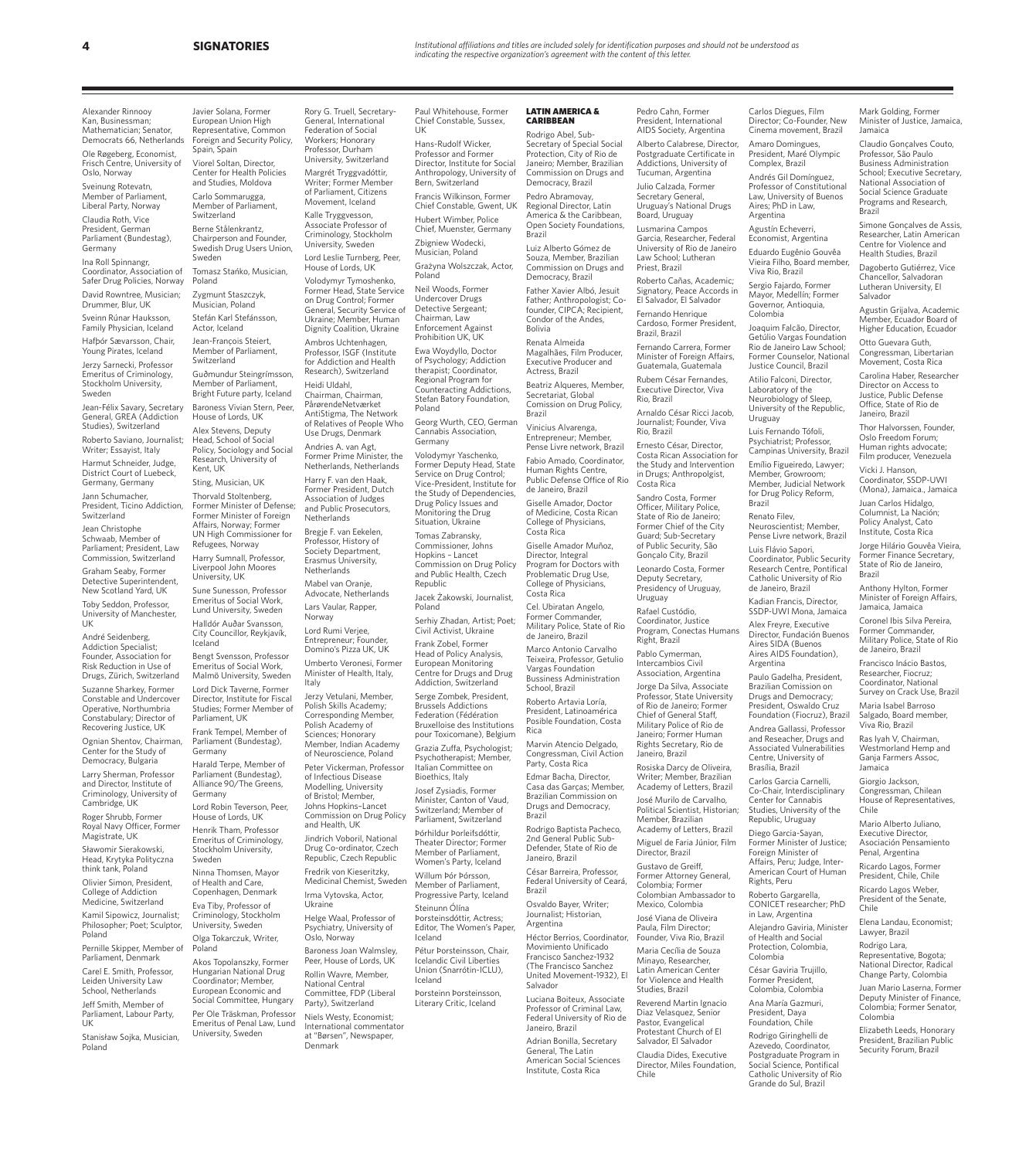Vice-President, Executive

Religion Studies Institute; Council Member, Casa

Tella, Argentina

Intercambios Civil Association, Argentina

Julita Lemgruber, Coordinator, Centre of Studies on Security and Citizenship, Candido Mendes University, Brazil Roberto Lent, Professor, Federal University of Rio de Janeiro, Brazil Cecilia Lopez M., Former Minister of Agriculture; Former Minister of Environment, Colombia; Former Senator, Colombia

Daniel Lozoya Constant Lopes, Public Defender, State of Rio de Janeiro, Brazil

José Luiz Ratton, Professor, Federal University of Pernambuco, Brazil

Susana Mallo, Former Dean, Faculty of Social Sciences, University of the Republic, Uruguay

João Roberto Marinho, Vice-Director, O Globo media group, Brazil Cedella Marley, Daughter of Bob Marley; CEO of

Tuff Gong International, Jamaica Rohan Marley, Son of Bob

Marley; Founder, Marley Coffee, Jamaica

Rita Marley, Wife of Bob Marley; International reggae icon, Jamaica Alvaro Roman Marquez,

Professor, Central University of Ecuador, Ecuador Cristiano Maronna,

Executive Secretary, Brazilian Platform on Drug

Policy, Brazil Ivan Marques, Executive Director, Sou da Paz

Institute, Brazil Elysio Medeiros Pires Filho,

Board member, Viva Rio, Brazil Daniel Mejia Londoño, Economist, University of

the Andes, Colombia Fabio Mesquita, HIV/AIDs Specialist, Brazil Michel Misse, Coordinator, Centre of Studies on Urban Violence, Conflict and

Citizenship, Brazil Fabiano Monteiro, Assistant Professor, Fluminense Federal

University, Brazil Pedro Moreira Salles, Economist and Historian, Yale Universitiy; President, Board of Directors, Itaú

Unibanco Bank, Brazil Constanza Moreira, Senator; Professor, Faculty of Social Sciences; Former

candidate, Presidency of the Republic, Uruguay Nelson Motta, Journalist and Columnist, O Globo,

Brazil Robert Muggah, Research

Director, Igarapé Institute, Brazil Maria Julia Muñoz, Minister of Education and

Culture, Uruguay, Uruguay Andres Cristian Nacht, Owner, Mills, Brazil

Moises Naim, Author; Editor, The Atlantic; Distinguished fellow, International Economics Program, Carnegie Endowment for International Peace, Brazil

Janete Nazareth Guilherme, Director of Women of Salgueiro, Integration and Community Development in Action Centre of Salgueiro, Brazil Flávia Oliveira, Columnist, O Globo; Broadcast Commentator, Globo News, Brazil Salvador Paiz, President, FunSEPA, Guatemala Jorge Vicente Paladines, Professor of Criminology, Andean University Simón Bolívar, Ecuador Luciane Patrício, Associate Professor, Public Security Department, Law School, Fluminense Federal University, Brazil Ana Paula Pellegrino, Researcher, Igarape Institute; Coordinator, Pense Livre Network, Brazil Merval Pereira, Writer and Columnist, O Globo; and Columnac, O Academy of Letters, Brazil Andrés Pino, Local Coordinator, Students for Liberty, El Salvador Julian Quintero, Director, Acción Técnica Social, Colombia Edinilsa Ramos de Souza, Researcher, Latin American Centre for Violence and Health Studies, Brazil Yesid Reyes, Minister of Justice, Colombia, Colombia Claudio Rezende Barbosa, Psychologist; Member, .<br>Inse Livre network, Brazil Melina Risso, Public Security Specialist; Member, Pense Livre network, Brazil Maria Rita Kehl, Writer; Psychoanalyst; Former Member of National Truth Comission, Brazil João Roberto Marinho, Vice-Director, O Globo Media Group, Brazil Luiz Roberto Tenório, Board member, Viva Rio, Brazil Maíra Rocha Machado, Professor, Getúlio Vargas Foundation Law School, Brazil César Rodríguez Garavito, Director, Dejusticia, Colombia Mauricio Rodriguez, Journalist; University Professor; Former Ambassador of Colombia to the UK, Colombia Marta Rodriguez de Assis Machado, Professor, Getúlio Vargas Foundation Law School, Brazil Milton Romani, Secretary General, Uruguay's National Drugs Board; Former Uruguayan Ambassador to the Organization of American States, Uruguay Denis Russo Burgierman, Editor-in-chief, Superinteressante Magazine, Brazil Colombia, Colombia Reforma), Chile Gabriel Santos Elias, Institutional Relations Coordinator, Policy, Brazil Renato Sérgio de Lima, Council, Brazilian Public Security Forum, Brazil Paulo Sette Câmara, Former Secretary of Social Defense, State of Pará; Former Police Commissioner, Federal Police, Brazil Ricardo Soberon, Lawyer, Drugs and Human Rights Research Center, Peru Rogério Sottili, Special Brazil Margarita Stolbizer, Legislator, Argentina Pedro Daniel Strozemberg, Executive Secretary, Fluminense, Brazil Ilona Szabó, Executive Director, Igarapé Institute; Executive Secretary, Global Comission on Drug Policy, Brazil Antonio Felix Tavares, Board member, Viva Rio, Brazil José Vicente Tavares dos Santos, Professor, Federal Sul, Brazil Paulo Teixeira, Congressman, Workers Party of São Paulo, Brazil Manuel Thedim, Director, Research Institute of Work and Society, Brazil Law Reform Advocate; Grassroots Farmer Organizer, Jamaica Juan Gabriel Tokatlián, Director, Department of Political Science and International Studies,

Roberto Saba, Dean, Faculty of Law, University of Palermo, Argentina Sebastián Sabini, Government Representative (Diputado), Uruguay University Torcuato Di Graciela Touzé, President, Jésus Trindade Barreto Junior, Former Deputy Police Chief, Civil Police, State of Minas Gerais, Brazil Simón Valdivieso Vintimilla, Professor, Criminal Law, University of Cuenca, Ecuador Katie Valk, Member, Committee, Belize Joao Pedro Chaves Professor, Fluminense on Human Rights, Brazil

Sérgio Salomão Shecaira, Professor, University of São Paulo Law School, Brazil Miguel Samper, Former Deputy Minister of Justice, Dráuzio Varella, Medical Doctor, University of São Paulo, Brazi Mario Vargas Llosa, Nobel Prize in Literature, 2010,

Sergio Sanchez, Public Health Specialist, Reform Foundation Latin America Peru Osmar Vargas Oliveira, Counselor, Public Security Council, State of Rio de

(Fundación Latinoamérica Janeiro (Consperj), Brazil Martin Vazquez Acuña, Judge on Criminal Matters, Court of Appeals,

Brazilian Platform on Drug Argentina Mauro Ventura, Journalist and Columnist, O Globo, Brazil

> Zuenir Ventura, Journalist, Writer; Member, Brazilian Academy of Letters, Brazil Oscar Vilhena Vieira,<br>Professor, Getúlio Vargas Foundation Law School,

Brazil Jean Wyllys, Congressman, Socialism and Liberty Party

Secretary of Human Rights, Ministry of Women, Racial Equality and Human Rights, of Rio de Janeiro, Brazil Luis Yarzabal, Scientific Researcher; Former Director, International Institute of UNESCO for Superior Education in Latin America and the Caribbean, Uruguay

> Raul Eugenio Zafaronni, Judge, Inter American Human Rights Court; Former member, Argentinean Supreme Court of Justice, Argentina Aldo Zaiden, Psychoanalyst; Member,

Pense Livre network, Brazil Chris Blackwell, Businessman; Founder of Island Records, Jamaica/

UK

### **MEXICO**

University of Rio Grande do Agustin Acosta, Partner, Araujo, Araujo and Acosta, Legal Consultants Héctor Aguilar Camín, Writer; Journalist; Historian Sarah Aguilar Flaschka, Adviser, Mexican Senate Rubén Aguilar Valenzuela,

Triston N Thompson, Ganja Professor; Political Analyst Gonzalo Aguilar Zinser, Lawyer, Mexico; Member,

Board of Advisors, VMS Associates, LLC Andrés Aguinaco, Lawyer

Dolores Aguinaco, Lawyer Fabian Aguinaco, Lawyer

Mariló Aja, Lawyer Gaz Alazraki, Writer; Director; Producer

Enrique Álvarez del Rio, Businessman

Asunción Álvarez del Río, Faculty Member, Faculty of Medicine, National Autonomous University of Mexico

Pedro Aspe, Former Minister of Finances, Mexico

Belize Decriminalization Aram Barra, Mexico United Against Crime (México Unido Contra la Delincuencia)

Valladares Padua, Lawyer; Federal University, Brazil Paulo Vannuchi, Member, Inter-American Comission Roger Bartra, Honorary Research Fellow, Birkbeck College, University of London; Sociologist Ari Brickman, Actor; Musician

Businessman Amparo Casar, Lawyer Jorge Castañeda, Former Secretary of Foreign Affairs, Mexico Daniel Castillejos Cifuentes, Lawyer; meenee, een jer,<br>pecialist in Social Responsibility Eugenio Clariond Reyes Retana, Businessman Fray Julián Cruzalta, Founder, Catholics for the Right to Decide (Catolicas por el Derecho a Decidir) Luis de la Barreda Solórzano, Founding President, Human Rights Commission of the Federal District Luis de la Calle, Economist Juan Ramón de la Fuente, Former Secretary of Health, Mexico

Gerardo Cándano Conesa,

Juan Pablo del Valle, President, Mexichem; Businessman Ernesto Pazmiño Granizo, Public Defender General, Ecuador Antonio del Valle Perochena, Businessman Denise Dresser, Political

scientist; Columnist Carlos Elizondo Mayer .<br>Serra, Professor of Political Science, Center for Economic Research and Teaching (Centro de Investigación y Docencia Económicas) Alejandro Encinas, Senator,

Mexico Vicente Fox, Former President, Mexico Gael Garcia Bernal, Actor;

Director Alberto Garza Santos, Businessman; Environmentalist

Roberta Garza-Medina, Columnist Pablo Girault, Businessman Bernardo González-

Aréchiga, Academic Eduardo Guerrero Gutiérrez, Consultant, Public Safety and Government Transparency; Columnist, El Financiero

Héctor Gutiérrez, Reverend, Church of the Metropolitan Community (Iglesia de la Comunidad Metropolitana) Arnoldo Kraus, Doctor; Writer; Professor, Faculty

Autonomous University of Mexico Luisa Conesa Labastida,

Lawyer Marta Lamas, Professor of Political Science, National Autonomous University of

Mexico Silvia Lemus, Journalist

Alejandro Madrazo, Teaching

De la Calle, Madrazo, Mancera, S.C.

Héctor A. Mendoza C., Professor, Autonomous University of Nuevo Leon; Member, College of Bioethics

Maria Elena Morera Mitre, Journalist Giovanna Zacarias, Actor

Deza, Director General,<br>International Relations of Grupo Salinas Adalberto Palma Gómez, Former Chairman, Board

Excellence in Corporate Governance Catalina Pérez Correa,

Alex Ramirez, President,

Alejandra Rangel,

Carlos Requena, Criminal

Economist; Former Ambassador of Mexico to the U. S

Santiago Roel, Director, Semaphore Citizen (Semáforo Ciudadano) Ricardo Salinas, Founder

Lisa Sanchez, Latin

Contra la Delincuencia) Armando Santacruz,

Mexico United Against Crime (México Unido Contra la Delincuencia) Patricio Santillan-Doherty, Medical Director, National

College of Bioethics

Justice and Dignity in Mexico; Poet; Journalist

A.C.

of Medicine, National

Diego Luna, Actor; Director

Director, The Right to Health Program, Division of Legal Studies, Center for Economic Research and Julio Madrazo, Partner,

**Bioethics** 

**SIGNATORIES 5**

Kamal Lahbib, President, Moroccan Alternatives Forum (Forum des Alternatives Maroc), Morocco

Boubker Largou, President, The Moroccan Human Rights Organization (L'Organisation Marocaine des Droits Humain), Morocco

Oren Lebovich, Chairman, Green Leaf Party, Israel Yaron London, Media Personality; Actor; Journalist, Israel Abdellah Mousseddad, Secretary General, Moroccan Prison Observatory (Observatoire Marocaine des Prisons),

Karine Nassar, Director, Nursing Care & Community Development (Soins Infirmiers & Développement Communautaire), Lebanon Sahar Shamayleh, Coordinator, Jordanian NGOs Network Against AIDS, Jordan Jamila Siouri, President, Adala Association, Morocco

Boaz Wachtel, Founder and Former Chairman, Green Leaf Party, Israel, Israel Rewan Youssif, Regional Focal Point, Middle East and North Africa, Global Youth Coalition on HIV/ AIDS, Lebanon Tamar Zandberg, Member of the Knesset; Chair, Committee on Drug and Alcohol Abuse, Israel

**OCEANIA** Max Abbott, Pro Vice-Chancellor, Dean, and Professor, Faculty of Health and Environmental Sciences, Auckland University of Technology, New Zealand Jacinda Ardern, Member of Parliament and Justice Spokesperson, New Zealand Labour Party, New

Zealand

Australia Peter Baume, Former Minister for Education; Former Minister for Health; Former Minister for Indigenous Affairs, Australia; Former Chancellor, Australian National University, Australia Neal Blewett, Former Minister for Health, Australia, Australia Phillip Boulten, Barrister; Past President, New South Wales Bar Association, Australia Peter M. Brooks, Professorial Fellow, Centre for Health Policy, Melbourne School of Population and Global Health, University of Melbourne, Australia

Michael Balderstone, President, Australian HEMP Party; President, Nimbin HEMP Embassy,

Morocco

Teresa Venguer, Culture of lawfulness coordinator, Mexico United Against

Juan Villoro, Writer;

Businessman; University

MIDDLE EAST & NORTH

Abdellatif Adbib, President, Confederation of the Sanhadia Associations for Development (Confédération des associations de Sanhadja pour le développement)

Ernesto Zedillo, Former President, Mexico Julio Frenk, Former Secretary of Health, Mexico; Former Dean of Faculty and Professor, Harvard School of Public Health; President, University of Miami

Crime

Professor

AFRICA Elie Aaraj, Executive director, Middle East and North African Harm Reduction Association, Lebanon

Morocco Ahmed Arehmouch, Coordinator, National Federation of Berber Associations (Fédération Nationale des Associations Amazigh), Morocco My Ahmed Douraidi, Coordinator of the Committee, International Forum on Kif and Drugs, Tangier, Morocco Golda Eid, Executive Director, Regional/Arab Network Against AIDS,

Lebanon

Ahmed Elhaij, President, Moroccan Association for Human Rights (L'Association Marocaine des Droits Humains), Morocco Mustapha Elhattab, Board member, Moroccan Observatory of Public Freedoms (Observatoire Marocain des Libertés Publiques), Morocco Mustapha Elmanouzi, President, Moroccan Forum for Truth and Justice (Forum Marocain pour la Vérité et la Justice); President, Moroccan Center for Democracy and Security (Centre Marocain pour la Démocratie et la Sécurité), Morocco Abdallah Hanatleh, Director General, Forearms of Change Center to Enable Community, Jordan Hakima Himmich, President, Association for the Fight Against AIDS (Association de Lutte Contre le Sida), Morocco Asa Kasher, Philosopher; Professor, Tel Aviv University; Linguist, Israel Kamal Lahbib, Coordinator, Modernity and Democracy Collective (Collectif Modernité et Démocratie),

Activist Miguel Angel Orozco J. Arturo Zapata,

of Directors, Center for

Lawyer & Researcher, Center for Research and Teaching in Economics (Centro de Investigación y Docencia Económicas)

Mexican Business Council Alejandro Ramírez Magaña, Director General, Cinépolis Fernando Ramos Casas, Customs broker

Philosophy/College professor

Lawyer Jesús Reyes Heroles,

Yamil Rezc, Musician

and Chairman, Grupo Salinas

American Programme Manager, Transform Drug Policy Foundation and Mexico United Against Crime (México Unido

Businessman; Co-founder,

Institute of Respiratory Diseases; President, The

Javier Sicilia, Founder, Movement for Peace with

Said Slim Pasaran, Integración Social, Verter

Zara Snapp, Author; Member of Secretariat, Global Commission on Drug Policy Cecilia Soto, Former Federal Deputy for Sonora,

Mexico; Former Labor Party candidate, Presidency of Mexico Ricardo Tapia, Researcher

Emeritus, National Autonomous University of Mexico

Juan Francisco Torres Landa, Corporate Attorney and Secretary General, Mexico United Against Crime

Rodolfo Vázquez, Professor, Autonomous Technological Institute of Mexico; Member, College of

Morocco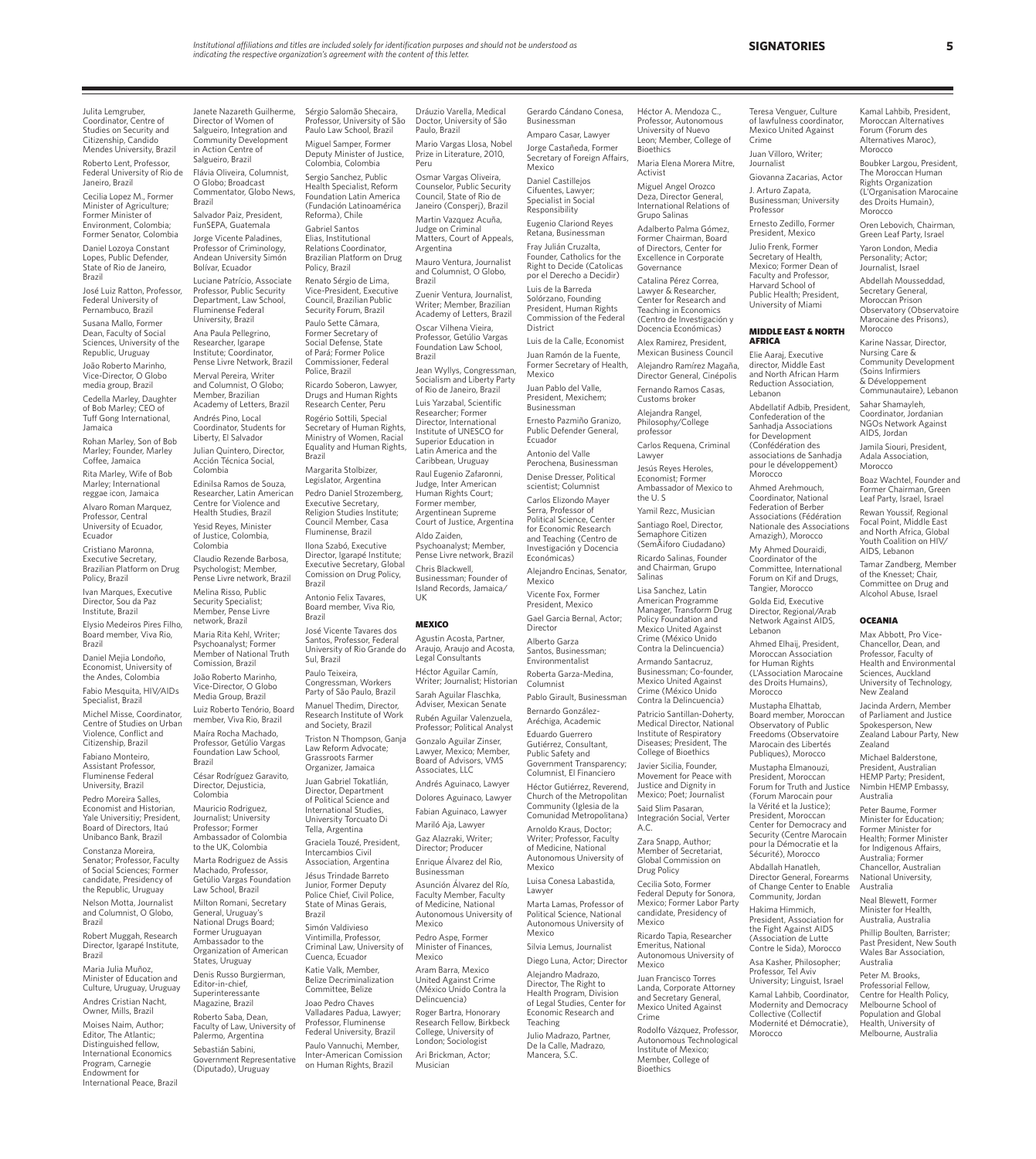**6 SIGNATORIES**

David Caldicott, Emergency Consultant, Emergency Department of the Calvary Hospital, Australia

Kate Carnell, Former Chief Minister, Australian Capital Territory, Australia

Nick Crofts, Honorary Professorial Fellow, University of Melbourne,

Australia Bob Debus, Former

Minister for Home Affairs, Australia

Richard Di Natale, Senator; Leader, Australian Greens, Australia

David Dixon, Dean, Law School, University of New South Wales, Australia

Mehreen Faruqi, Member of Parliament (Greens), New South Wales,

Australia Peter FitzSimons, Chair, Australian Republican

Movement, Australia Tom Flewett, Clinical Lead Addictions, Capital

and Coast District Health Board, New Zealand

Geoff Gallop, Former Premier, Western Australia, Australia

Duncan Garner, Broadcaster; Journalist, New Zealand

Colin Gavaghan, Director, New Zealand Law Foundation Centre for Law and Policy in Emerging Technologies, Otago Law Faculty; Associate Professor, New Zealand Andrew Geddis, Professor,

Faculty of Law, Otago University, New Zealand Derek Handley,

Entrepreneur, New Zealand Oliver Hartwich, Executive

Director, The New Zealand Initiative, New Zealand

Natalie Imbruglia, Singer, Australia Marianne Jauncey, Public

health physician; Medical Director, Sydney Medically Supervised Injecting entre, Australia

Stephen Jiggins, Advoate for Improved Road Safety, Australia Peter Joseph, Chairman,

The Ethics Centre, Sydney; Former Chair, St Vincent's and Mater Health, Australia

Paul King, Barrister, **Australia** 

Stephen Leeder, Emeritus Professor of Public Health and Community Medicine, Menzies Centre for Health Policy and School of Public Health, University Of Sydney, Australia

Ian Martin, Chairman, The Wayside Chapel, Australia Iain McGregor, Professor of Psychopharmacology; Research Fellow; Director of Preclinical Research, Lambert Initiative for Cannabinoid Therapeutics, School of Psychology, University of Sydney, Australia

John McMillan, Director, Biothics Centre, University of Otago; Professor, New Zealand

Michael Moore, CEO Public Health Association of Australia; Vice President, World Federation of Public Health Associations, Australia Hon Deborah Morris-Travers, Child Rights Advocate, New Zealand Tara Moss, Author and human rights activist, Australia Matt Noffs, CEO, Noffs Foundation, Australia Lance O'Sullivan, GP; New Zealander Of The Year (2014), New Zealand Mick Palmer, Former Commissioner, Australian Federal Police, Australia Melissa Parke, Member, Australian House of Representatives; Former Minister for International Development; Former International Lawyer, United Nations, Australia David Penington, Former Vice Chancellor, Melbourne University, Australia David Penington, Professor Emeritus, University of Melbourne, Australia Tuari Potiki, Chairperson, New Zealand Drug Foundation, New Zealand Shane Rattenbury, Minister for Corrections, Australian Capital Territory Legislative Assembly, Australia Robert Richter, Barrister; Former Chairman, Criminal Bar Association; Former President, Victorian Council for Civil Liberties; Former part-time Law Reform UNITED STATES Neil Abercrombie, Former Governor, Hawaii

Commissioner, Victoria; Former member, Bar Council, Australia Robin Room, Professor; Director, Centre for Alcohol Policy Research, La Trobe University, Australia Hal Sperling, Former Judge, Supreme Court of New South Wales, Australia David Stanley, Treasurer, Australian Drug Law Reform Foundation; CEO, Convenience Advertising, Australia Nicholas J. Talley, Professor and Vice-Chancellor, University of Newcastle, Australia Metiria Turei, Co-leader and Member of Parliament, Green Party of Aotearoa New Zealand

Alex Wodak, Director, Alcohol and Drug Service, St Vincent's Hospital, Sydney, Australia Bruce Wyatt, Former Assistant Commissioner, Northern Territory Police,

Australia Gino Vumbaca, President, Harm Reduction Australia,

Australia Alex Wodak, President, Australian Drug Law Reform Foundation, Australia

Sam Adams, Former Mayor, Portland Irene Aguilar, State Senator, Colorado Michelle Alexander, Author, The New Jim Crow"; Civil Rights Activist Ibrahim AlHusseini, Managing Partner, FullCycle Energy LP Ty Alper, Associate Dean for Experiential Education, University of California Berkeley School of Law Tom Ammiano, Former State Representative, California Toney Anaya, Former Governor and Former Attorney General, New Mexico Rocky Anderson, Former Mayor, Salt Lake City Peter Andreas, John Hay Professor of International Studies and Political

Science, Brown University Bill Apfelbaum, Chairman MaxWorldwide, Inc. Stuart Appelbaum, President, Retail, Wholesale and Department Store Union, New York Deborah Armstrong, State Representative, New

Mexico Dallas Austin, Grammy award-winning music producer George Ayala, Executive Director, Global Forum on MSM & HIV

Bruce M. Bagley, Professor, Department of International Studies, University of Miami David Ball, Co-Chair,

Corrections Committee, American Bar Association; Associate Professor, Santa Clara University School of Law

Reverend Dr. William Barber II, Pastor, Greenlea Christian Church DOC; President/Senior lectuer, Repairers of the Breach Bennett Barlyn, Former state and county prosecutor; former Executive Director, New Jersey Commission to

Review Criminal Sentencing Randy Barnett, Professor of Legal Theory and Director, Georgetown Center for the Constitution, Georgetown University Law Center

Jeremiah Barondess, President Emeritus, New York Academy of Medicine Howard Becker, Professor Emeritus, Department of Sociology, University of

California Santa Barbara; Independent Researcher Paul Beirne, National Managing Director, AllianceBernstein

Mark Bennett, US District Court Judge, Northern District of Iowa, US Courthouse

Chris Beyrer, President, International AIDS Society; Desmond Tutu Professor in Public Health and Human Rights, Johns Hopkins

Bloomberg School of Public Health in Baltimore Dan Bigg, Director, Chicago Recovery Alliance Paul Birch, Entrepreneur Mary J. Blige, Singer Lisa Bloom, Civil Rights Attorney

Earl Blumenauer, Member of Congress, Oregon Roderic V.O. Boggs, Executive Director, Washington Lawyers'

**Committee** Suzanne Bonamici, Member of Congress, Oregon

Cory Booker, U.S. Senator Jo Ivey Boufford, President, New York Academy of Medicine

Connor Boyack, President, Libertas Institute; Author Tom Brady, American

Football Player, New England Patriots, NFL Larry Brilliant, Chairman

Skoll Global Threats Fund; Former Executive Director, Google.org

Eli Broad, Founder, The Eli and Edythe Broad Foundation; Philanthropist Brad Brockmann, Executive Director, Center for

Prisoner Health and Human Rights Chris Brown, Singer

Susie Buell, Entrepreneur; Co-Founder, Esprit Warren Buffett,

Businessman; Philanthropist Stephanie Bush-Baskette, Former New Jersey State

Assemblywoman; Author, "Misguided Justice: The War on Drugs and the Incarceration of Black Women"

Busta Rhymes, Rapper Tom Campbell, Former Congressman; Professor of Law, Professor of

Economics, Chapman University Geoffrey Canada, President, Harlem's Children Zone Jacob Candelaria, State Senator, New Mexico Daniel Cantor, National

Director, Working Families Party Michael E. Capuano,

Member of Congress, Massachusetts Frank Carlucci, Former US Secretary of Defense;

Former Deputy Head, Central Intelligence Agency Charles Carpenter, Professor Emeritus of

Medicine, Brown University Iva Carruthers, Co-Founder and Director, The Samuel DeWitt Proctor Conference

Juan Cartagena, President & General Counsel, Latino lustice

Kelly M. Cassidy, State

Representative, Illinois Oscar Chacon, Executive Director, National Alliance of Latin American & Caribbean Communities/

Alianza Americas Stephanie Chafee, Registered Nurse

Erwin Chemerinsky, Dean and Distinguished Professor of Law, Raymond Pryke Professor of First Amendment Law, University of California Irvine School of Law Steve Cohen, Member of Congress, Tennessee Ben Cohen, Co-founder, Ben and Jerry's Ice Cream Paulette Cole, CEO and Creative Director, ABC Home Grant Colfax, M.D.; Former Director, White House Office of National AIDS Policy Carl Colonius, Social Entrepreneur, New Mexico Beth Comery, Former Police Officer, Providence; Member, Law Enforcement Against Prohibition John Conyers, Member of Congress, Michigan Carol Conzelman, Instructor, Anthropology Department, University of Colorado, Boulder Reverend Janet Cooper-Nelson, Chaplain, Brown University Reverend Samuel Cox, Hawaii District United Methodist Church; Director, Hale Kipa Runaway and Homeless Youth Service Christopher Coyne, Associate Professor of Economics, George Mason University James Crowley, Professor Emeritus of Medicine, Warren Alpert School of Medicine, Brown University; Former President, Rhode Island Medical Society Jeffrey S. Crowley, Program Director of the National HIV/AIDS Initiative, O'Neill Institute, Georgetown University Law Centre; Former Director White House Office of National AIDS Policy Joanne Csete, Adjunct Associate Professor, Columbia University Mailman School of Public Health Mark Cuban, Businessman; Author; TV Personality: Philanthropist Robert Curl, Nobel Prize in Chemistry, 1996; University Professor Emeritus, Rice University Ron Daniels, President, Institute of the Black World 21st Century Angela Yvonne Davis, Distinguished Professor Emerita, History of Consciousness Department, University of Santa Cruz Patrick Davis, City Councilor, Albuquerque Istvan Deak, Professor Emeritus of History, Columbia University; Historian Howard Dean, Former Governor, Vermont Reverend Dr. Yvonne Delk, Retired, United Church of Christ

Steve DeToy, Director of Government and Public Affairs, Rhode Island Medical Society

Politics, Religion, and Civil Society, University of Pennsylvania Barry Diller, Businessman; Chairman, Expedia, Inc.; Chairman, IAC/ InterActiveCorp David N. Dinkins, Former Mayor, New York City DJ Khaled, Music Producer;  $D<sub>l</sub>$ Lloyd Doggett, Member of Congress, Texas TJ Donovan, State's Attorney, Burlington, Vermont Reverend Dr. John C. Dorhauer, General Minister and President, United Church of Christ Michael Douglas, Actor Christine Downton, Former Vice Chairman and

John DiIulio, Frederic Fox Leadership Professor of

Professor Emeritus,

University of California, Berkeley Michael Eric Dyson, Professor of Sociology, Georgetown University Donna F. Edwards, Member of Congress, Maryland Susan Talamantes Eggman, Assembly Member, 13th District, California Brian Egolf, House Minority Leader, New Mexico House of Representatives Keith Ellison, Member of Congress, Minnesota Eve Ensler, Playwright, "The Vagina Monologues" Tannia Esparza, Executive Director, Young Women

Will Espero, Vice President, State Senate, Hawaii Christian Estevez, President, Latino Action Network of New Jersey Distinguished Professor of Law, University of California Congress, California

Partner, Ferguson, Stein, Chambers Law Offices Michael Fine, Former

Department of Health Reverend Dr. Leah Gaskin Fitchue, President Emeritus, Payne Theological

Senior District Judge, Texas Jason Flom, President, Lava Records

Jane Fonda, Actor Reverend James A. Forbes, Senior Minister Emeritus, Riverside Church, NY Christopher Forbes, Vice

III, Mount Zion Baptist Church, Atlantic City

Founding Partner, Pareto Partners Troy Duster, Chancellor's

United

Jodie Evans, Co-founder, CODEPINK David L. Faigman, Acting Chancellor & Dean and John F. Digardi

Hastings College of the Law Sam Farr, Member of

James E. Ferguson II, Senior

Director, Rhode Island

Seminary, Dayton Terry Flenniken, Former

Chairman, Forbes Reverend Willie D. Francois

Caroline Fredrickson, President, American Constitution Society Marci Freedman, Cofounder of No.14 Tom Freston, Former, Viacom; Businessman Barry Friedman, Jacob D. Fuchsberg Professor of Law, New York University School of Law Reverend Yoshiaki Fujitani, Honpa Honwangji, Hawaii Jay Galluzzo, CEO, **NeueHouse** Jesus G. Garcia, Commissioner, Cook County Alicia Garza, Co-Founder, Black Lives Matter

Barney Frank, Former Member of Congress, Massachusetts

Jerry Greenfield, Cofounder, Ben and Jerry's Ice

Cream Glenn Greenwald, Journalist; Writer; Lawyer Adrian Grenier, Actor Reverend Wendell Griffin, Pastor, New Millennium Church, Little Rock; Circuit Judge, Sixth Judicial District, Fifth Division Barry Grissom, Former U.S. Attorney, District of Kansas Jerome Groopman, Chair, Medicine, Harvard Medical School; Chief, Experimental Medicine, Beth Israel Deaconess Medical Center;

Author

Dialogue John Hamilton, Chief Executive Officer, Recovery Network of Programs, Inc. dream hampton, Filmmaker;

Writer

Law School

Woody Harrelson, Actor Mark Harrington, Executive Director, Treatment Action Group; AIDS Activist Reverend Dr. Forrest Harris, President, American Baptist College; Professor, Vanderbilt University Divinity School Carl Hart, Professor of Psychology and Psychiatry, Columbia University Phil Harvey, Founder and Chairman, DKT International

Alcee Hastings, Member of

Reverend Dr. Frederick D. Haynes III, Senior Pastor, Friendship West Baptist Church, Dallas Christie Hefner, Former chairperson and CEO, Playboy Enterprises Carol Helwig, Communicable Disease Control and HIV Prevention Coordinator, Boulder County Public Health Obery M. Hendricks Jr., Senior Fellow, The Opportunity Agenda Reverend Miguel A. Hernandez, Episcopal Church of New Jersey Kenneth Hertz, Senior Partner, Hertz Lichtenstein & Young LLP

Peter Holmes, Seattle City

Andrew Horwitz, Assistant Dean for Experiential Education, Roger Williams University School of Law

Attorney

Congress

Harlan Grossman, Former Superior Court Judge, Contra Costa County Peter Hakim, President Emeritus, Inter-American

Herbie Hancock, Musician Ian Haney Lopez, John H. Boalt Professor of Law, UC Berkeley; Director, Racial Politics Project, Haas Institute for a Fair and Inclusive Society; Senio Fellow, Demos Jon Hanson, Alfred Smart Professor of Law and Director, Project on Law and Mind Sciences, Harvard

George Gascón, District Attorney, San Francisco

David Geffen, Businessman; Co-Founder, DreamWorks

Paul Gessing, President, Rio Grande Foundation Tyrese Gibson, Singer;

Actor Ira Glasser, Former Executive Director, American Civil Liberties Union Kim Foxx, Cook County State's Attorney Ruben Gallego, Member of Congress, Arizona James Gleick, Author;

Historian Jonathan Glick, Author; Entrepreneur Jim Gollin, Director, Angelica Foundation

Suzanne Gollin, President, Angelica Foundation Gregg Gonsalves, Research Scholar in Law, Yale Law School; Co-Director, Global

Health Justice Partnership, Yale School of Public Health Antonio González,

President, William C. Velasquez Institute Ambassador Eric P. Goosby, UN Secretary General's Special Envoy on TB; Professor of Medicine, Director, Global Health

Delivery and Diplomacy, Global Health Sciences, University of California San Francisco

Robert M. Grant, Investigator, Gladstone Institutes; Professor of Medicine, University of California San Francisco; Chief Medical Officer, San Francisco AIDS Foundation James P. Gray, Former Superior Court Judge, Orange County Alan Grayson, Member of Congress, Florida Traci Green, Associate Professor of Emergency Medicine and Epidemiology, Brown University; Deputy Director, Boston Medical Center Injury Prevention Center Francis Greenburger, Founder and President, Greenburger Center for Social and Criminal Justice; CEO, Time Equities Inc.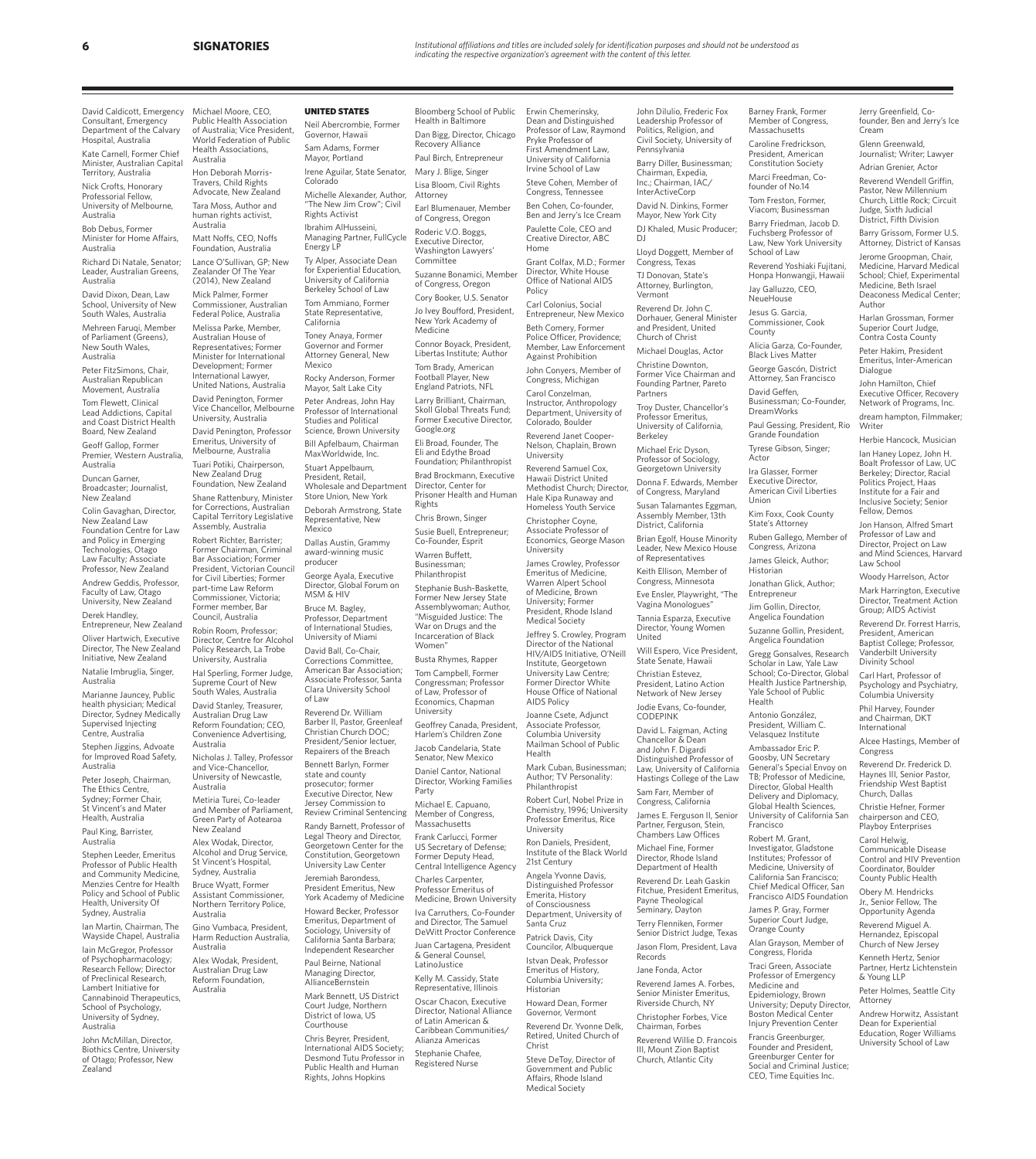Michelle McKenzie, Director, Preventing

Miriam Hospital

Holly Mitchell, State Senator, California

Down Partners

President, Unitarian

National Urban League; Former Mayor, New Orleans

Dustin Moskovitz, Cofounder, Good Ventures Reverend Dr. Otis Moss III, Senior Pastor, Trinity United Church of Christ,

Chicago Imam Abdul Malik Mujahid, Founding Chairman, Sound Vision Foundation, Chicago Charles Myers, Member, Executive Committee, Evercore ISI; Member, Evercore ISI's Management Committee and Investment Policy Committee Svante Myrick, Mayor,

Ithaca

University

Ethan Nadelmann, Founder & Executive Director, Drug Policy Alliance Alondra Nelson, Dean of Social Science, Columbia

Charles Nesson, William Weld Professor of Law

Robert Newman, Former Director, The Baron Edmond de Rothschild Chemical Dependency nstitute of Beth Israel Medical Center; Former President, Continuum Health Partners Patricia Nolan, Former Director, Rhode Island Department of Health Michael Noland, State Senator, Illinois

Member of Congress

New Mexico

Congress, Texas

York University

Senator, New Mexico

Adjunct Professor of Law,

Angela Pacheco, Former

**Personality** 

of Law

Mexico

Joseph Perella,

M. William Howard, Former Ben Kovler, Chief Pastor, Bethany Baptist Church, Newark; Former Chair, Rutgers University Board of Governors; Former President, National Council of Churches

Philip K Howard, Author, The Death of Common Sense"

Webb Hubbell, Former Associate Attorney General of the United States; Former Chief Justice, Arkansas Supreme Court; Former Mayor, Little Rock, Arkansas

Alice Huffman, President, California NAACP Reverend Dr. Bernice

Powell Jackson, Pastor, First United Church of Tampa; Former President, World Council of Churches Reverend Jesse L. Jackson,

President, Rainbow/PUSH Coalition; Civil Rights Activist

Rabbi Rick Jacobs, President, Union for Reform Judaism

Henry Jarecki, Academic; Psychiatrist; Philanthropist

Eugene Jarecki, Filmmaker of "The House I Live In" Hakeem Jeffries, Member

of Congress, New York James Jimenez, Former Secretary, New Mexico Department of Finance and

Administration Gary Johnson, Former

Governor, New Mexico Robert Johnson, Executive Director, Institute for New Economic Thinking; Senior Fellow, Project on Global Finance, The Roosevelt

Institute Van Jones, President, Dream Corps

Jonny 5, Singer, Flobots Jennifer Justice, President

of Corporate Development, Superfly Pete Kadens, Co-Founder,

SoCore Energy Norty Kalishman, Doctor;

Former Program Director, McCune Charitable Foundation

Kathie Kane-Willis, Director, Illinois Consortium on Drug Policy, Roosevelt University

Joshua Kappel, Partner, Vicente Sederberg, LLC Michael Keegan, President,

People for the American Way Tim Keller, State Auditor,

New Mexico; Former Member, New Mexico Senate

Brendan Kennedy, CEO, Privateer Holdings

Piper Kerman, Writer, "Orange Is the New Black: My Year in a Women's Prison"

Bob Kerrey, Former Governor, Nebraska

Patrisse Khan-Cullors, Co-Founder, Black Lives **Matter** 

Billie Jean King, Tennis Player

II, LLC Gara LaMarche, President, Democracy Alliance; Former President and CEO, Atlantic Philanthropies

Investment Officer, Kovpak

Louis Lang, Deputy Majority Leader, House of Representatives John Larsen, Member of

Congress, Connecticut Rachel LaZar, Executive Director, The Center of Equality and Rights (El Centro de Igualdad y Derechos) Norman Lear, Founder,

Way

People for the American Barbara Lee, Member of Congress, California

John Legend, Singer Gabriela Lemus, Executive

Director, Progressive Congress Mark Leno, State Senator,

California Lawrence Lessig, Roy L. Furman Professor of Law and Leadership, Harvard Law School

Steven H. Levinson, Former Associate Justice, Hawaii Supreme Court Geoff Lewis, Partner, Founders Fund

David Lewis, Founder and Former Director, Center for Alcohol and Addiction Studies, Brown University Pamela Lichty, President,

Drug Policy Forum of Hawai'i Ted Lieu, Member of

Congress, California Ann Lininger, State Representative, Oregon

Claudio Lomnitz, Professor of Anthropology, Columbia University Hugh Lowe, Attorney at

Law, Austin

Steven Lucero, Executive Director, New Mexico Hispanic Medical Association Michelle Lujan Grisham,

Member of Congress, New Mexico Kasia Malinowska-Sempruch, Director, Global Drug Policy program, Open Society Foundations

Jim Manfre, Sheriff, Flagler County Ed Markey, U.S. Senator Brandon Marshall,

Assistant Professor of Epidemiology, Brown University Michael McBride, Pastor; National Director, Lifelines for Healing Communities Campaign, People Improving Communities

through Organizing Bill McCamley, State Representative, New Mexico Betty McCollum, Member

of Congress, Minnesota Jim McDermott, Member of Congress, Washington

Jim McGovern, Member of Congress, Massachusetts

Perella Weinberg Partners Rabbi Jonah Pesner, Director, Religious Action Center of Reform Judaism

Overdose and Naloxone Intervention Program, Cisco McSorley, State Senator, New Mexico Jeff Merkley, U.S. Senator Eugene Monroe, American Football Player, Baltimore Ravens, NFL; Partner, 4th Maria Poblet, Executive Director, Causa Justa :: Just Cause Marc Pocan, Member of Congress, Wisconsin Jared Polis, Member of Congress, Colorado Ben Pollara, Director, United For Care Polow da Don, Hip Hop Producer; Rapper Toni Preckwinkle, President,

Reverend Peter Morales, Universalist Assocation Marc Morial, President, Cook County Board, Illinois John Quelch, Professor, Harvard Business School and Harvard School of Public Health

Member, 20th District, California

General, District of Columbia

Representative, Rhode Island

Chancellor's Professor of Public Policy, University of California at Berkeley;

Labor Fred Reid, Founding CEO, Virgin America

Craig Reinarman, Professor Emeritus of Sociology and Legal Studies, University of California, Santa Cruz

Businessman

Cruz Reynoso, The first Chicano Associate Justice, California Supreme Court; Professor of Law, University of California Josiah D. "Jody" Rich, Professor of Medicine and

Harvard Law School; Writer Alpert Medical School, Brown University Bill Richardson, Former

> Lauren Hale Rieckhoff, Agent, Creative Artists Agency

Eleanor Holmes Norton, Bill O'Neill, State Senator, Beto O'Rourke, Member of Danielle C Ompad, Clinical Ripple, Former District Church (Retired) Samuel K. Roberts, Associate Professor of History and of Sociomedical Sciences, Mailman School of

Associate Professor, New Suze Orman, Author; TV Gerald Ortiz y Pino, State University Duke Rodriguez, Founder, Ultra Health LLC; Former NM Secretary, Human Services; Former COO, Lovelace Health Systems

Duncan E. Osborne, Former State Senator, California

University of Texas School Director, American Civil Liberties Union

Emeritus, Refugees

Jennifer Padgett, District Ellen Rosenblum, Attorney

Bruce Ross, Partner,

Andrea Roth, Assistant Professor of Law, University of California Berkeley School of Law

Actor

Bill Quirk, Assembly

Karl Racine, Attorney

J. Aaron Regunberg, State

Robert B. Reich,

Former U.S. Secretary of

Stewart Resnick,

Community Health, Warren Governor of New Mexico; former U.S. Ambassador to the United Nations; former

U.S. Secretary of Energy

for the Study of Law and Society, University of California, Berkeley School of Law Carly Simon, Singer David Simon, TV Writer/ Producer; Journalist Jonathan Singer, State Representative, Colorado Reverend Barbara Superintendent, Hawaii District; United Methodist

Michael Skolnik, Editorin-Chief, Globalgrind.com; Political Director to Russell Simmons Anne-Marie Slaughter, Public Health, Columbia

President and CEO, New America Vernon Smith, Nobel Prize in Economics, 2002; Professor of Gloria Romero, Former

Anthony Romero, Executive

Lionel Rosenblatt, President

District Attorney, 1st Judicial District, New International

Attorney, First Judicial District, New Mexico General, Oregon

Businessman; Co-Founder Holland & Knight LLP Director, Human Rights **Watch** Steve Safyer, President and CEO, Montefiore Health System, Albert Einstein College of Medicine

Yandy Smith, TV Personality; Film Producer David Soares, District Attorney, Albany, New York Joseph Solomon Jr., State Representative, Rhode Island; Member, House Veterans' Affairs Committee George Soros, Chairman, Soros Fund Management Joseph M. Souki, Speaker, House of Representatives,

Hawaii

Peter Staley, Founder, Treatment Action Group; AIDS Activist Norm Stamper, Former Chief, Seattle Police Department Pat Steadman, State Senator, Colorado Maggie Hart Stebbins, County Commissioner, Bernalillo County Gloria Steinem, Journalist; Political Activist Christine Stenquist, President, Together for Responsible Use and Cannabis Education Andy Stern, Former President, Service Employees International Union; Senior Fellow, Columbia University Richman Center Bryan Stevenson, Founder and Executive Director, Equal Justice Initiative Rick Steves, Author; TV Personality Mimi Stewart, State Senator, New Mexico Reverend Dr. Gina M. Stewart, Senior Pastor, Christ Missionary Baptist Church, Memphis Bruce D. Stout, Associate Professor and Chair, Department of Criminology, College of New Jersey Steffanie A. Strathdee, Associate Dean, Global Health Sciences; Chief, ivision of Global Public Health; Director, Global Health Institute, University of California San Diego Department of Medicine Scott Sumner, Professor of Economics, Bentley University

Robert Sweet, US Federal iudge, US District Court, Southern District of New

Teresa Tanzi, State Representative, Rhode

Andrew Tobias, Writer; Treasurer, Democratic National Committee Opal Tometi, Co-Founder, Black Lives Matter Michael Traynor, Attorney,

York

Island

California Bruce G. Trigg, Clinical Associate Professor, Department of Pediatrics, University of New Mexico Health Sciences Center Reverend Anthony L. Trufant, Senior Pastor, Emmanuel Baptist Church,

Brooklyn

Gerald F. Uelmen, Professor of Law, Santa Clara University School of Law

Ken Roth, Executive

**SIGNATORIES 7**

Henry van Ameringen Philanthropist; Activist Chris Van Hollen, Member of Congress, Maryland Antonio Vasquez, Mayor, Santa Monica Brian Vicente, Partner Vicente Sederberg, LLC Renee Villarreal, City Councilor, City of Santa Fe Jim Vincent, President, NAACP's Providence branch

David Vlahov, Dean & Professor, University of California, San Francisco School of Nursing Paul Volcker, Former Chairman, Federal Reserve Sarah Wakeman, Author; Physician, Massachusetts General Hospital Patricia Wald, Former Judge, International Criminal Tribunal for the Former Yugoslavia; Former Chief Judge, US Court of Appeals, District of Columbia Circuit Vaughn Walker, Former District Judge, US District Court, Northern District of

California

Wang

.<br>Wang

Senator

Arizona

Alexander Wang, Founder and Designer, Alexander

Dennis Wang, Chief Principal Officer, Alexander

Elizabeth Warren, U.S.

Laurie Weahkee, Executive Director, Native American Voters Alliance Alan Webber, Writer; Former Candidate, Governor of New Mexico Andrew Weil, Director, Center for Integrative Medicine, College of Medicine, University of

Gregory Wesner, Lane Powell PC; Shareholder and Chair, IP Business Practice Bill Wiese, Director, Public Health Division Department of Health, New Mexico Gwen Wilkinson, District Attorney, Ithaca Joanne Wilson, Entrepreneur; Investor and Blogger, Gotham Gal Joe Wilson, Former US Ambassador to Gabon and São Tomé and Príncipe Daniel Wolfe, Director, International Harm Reduction Development, Open Society Foundations Reverend Dr. Jeremiah Wright, Pastor Emeritus, Trinity United Church of Christ, Chicago Timothy W. Wright III, Partner, Quintairos, Prieto, Wood & Boyer, P.A. Peter Yarrow, Singer, Peter, Paul and Mary Jackie Young, Former member, Hawaii State Advisory Committee, U.S. Commission on Civil Rights Paul Zofnass, Founder and President, Environmental Financial Consulting Group

Edwin Sanders, Senior Servant, Metropolitan Interdenominational Church Bernie Sanders, U.S.

Senator Linda Sanchez, Member of Congress, California Juelz Santana, Rapper;

Natalia Sarai Navas, Academic; Activist; Migration Specialist

Jan Schakowsky, Member of Congress, Illinois Kurt Schmoke, Former Mayor of Baltimore;

President, the University of Baltimore Bobby Scott, Member of Congress, Virginia Umi Selah, Organizer and

Mission Director, Dream Defenders Bernard Selz, Founder, Selz Capital Albert Senella, President

and CEO, Tarzana Treatment Centers Inc; President, California Association of Alcohol and Drug Program Executives George Shultz, Former US ecretary of State; Former

US Secretary of Treasury; Former US Secretary of Labor Peter Shumlin, Governor, Vermont

Timothy Silard, President, Rosenberg Foundation Jason Silva, Filmmaker; TV

Personality Adele Simmons, President, Global Philanthropy Partnership; Founder,

Responsibility to Protect (R2P) Coalition Jonathan Simon, Professor of Law and Director, Center

Economics; Founder and President, International Foundation for Research in Experimental Economics Richard T. Smith, President, New Jersey NAACP Reverend Dr. Susan Smith, Religious Writer Reverend. Dr. R. Drew Smith, Co-Convener, Transatlantic Roundtable on Religion and Race